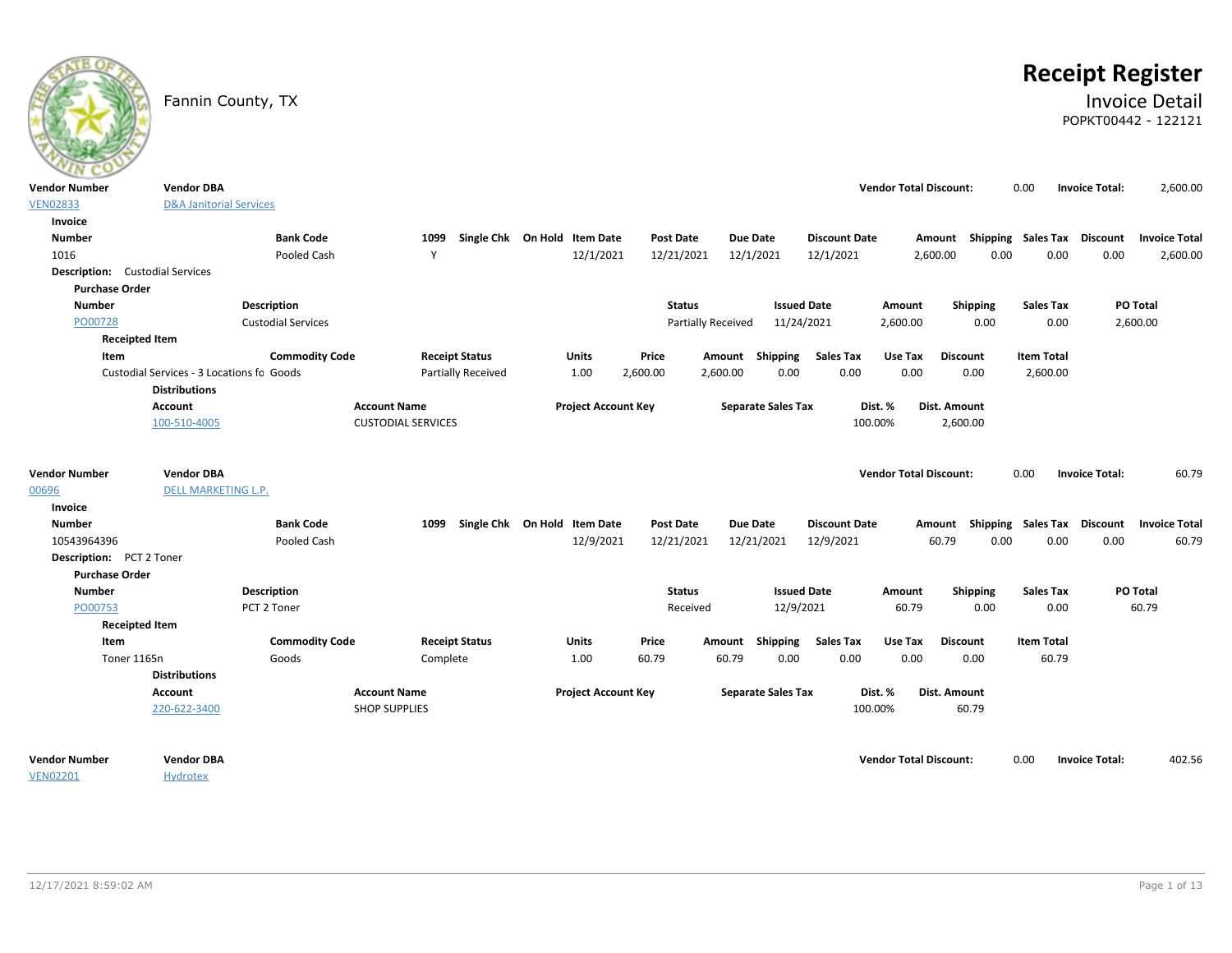| Invoice                    |                                                 |                       |                        |                       |                              |                  |        |                           |                      |                               |                           |                           |                       |                      |
|----------------------------|-------------------------------------------------|-----------------------|------------------------|-----------------------|------------------------------|------------------|--------|---------------------------|----------------------|-------------------------------|---------------------------|---------------------------|-----------------------|----------------------|
| <b>Number</b>              |                                                 | <b>Bank Code</b>      | 1099                   |                       | Single Chk On Hold Item Date | <b>Post Date</b> |        | <b>Due Date</b>           | <b>Discount Date</b> |                               | Amount                    | <b>Shipping Sales Tax</b> | Discount              | <b>Invoice Total</b> |
| 467329                     |                                                 | Pooled Cash           | Y                      |                       | 12/9/2021                    | 12/21/2021       |        | 12/21/2021                | 12/9/2021            |                               | 0.00<br>402.56            | 0.00                      | 0.00                  | 402.56               |
| Description: Pct 1 Cleaner |                                                 |                       |                        |                       |                              |                  |        |                           |                      |                               |                           |                           |                       |                      |
| <b>Purchase Order</b>      |                                                 |                       |                        |                       |                              |                  |        |                           |                      |                               |                           |                           |                       |                      |
| <b>Number</b>              |                                                 | <b>Description</b>    |                        |                       |                              | <b>Status</b>    |        |                           | <b>Issued Date</b>   | Amount                        | <b>Shipping</b>           | <b>Sales Tax</b>          |                       | PO Total             |
| PO00765                    |                                                 | Cleaner               |                        |                       |                              | Received         |        | 12/15/2021                |                      | 402.56                        | 0.00                      | 0.00                      |                       | 402.56               |
| <b>Receipted Item</b>      |                                                 |                       |                        |                       |                              |                  |        |                           |                      |                               |                           |                           |                       |                      |
| Item                       |                                                 | <b>Commodity Code</b> |                        | <b>Receipt Status</b> | <b>Units</b>                 | Price            |        | Amount Shipping           | <b>Sales Tax</b>     | Use Tax                       | <b>Discount</b>           | <b>Item Total</b>         |                       |                      |
| Power Kleen                |                                                 | Goods                 |                        | Complete              | 1.00                         | 402.56           | 402.56 | 0.00                      | 0.00                 | 0.00                          | 0.00                      | 402.56                    |                       |                      |
|                            | <b>Distributions</b>                            |                       |                        |                       |                              |                  |        |                           |                      |                               |                           |                           |                       |                      |
|                            | Account                                         |                       | <b>Account Name</b>    |                       | <b>Project Account Key</b>   |                  |        | <b>Separate Sales Tax</b> | Dist. %              |                               | Dist. Amount              |                           |                       |                      |
|                            | 210-621-3400                                    |                       | <b>SHOP SUPPLIES</b>   |                       |                              |                  |        |                           | 100.00%              |                               | 402.56                    |                           |                       |                      |
|                            |                                                 |                       |                        |                       |                              |                  |        |                           |                      |                               |                           |                           |                       |                      |
|                            |                                                 |                       |                        |                       |                              |                  |        |                           |                      |                               |                           |                           |                       |                      |
| <b>Vendor Number</b>       | <b>Vendor DBA</b>                               |                       |                        |                       |                              |                  |        |                           |                      | <b>Vendor Total Discount:</b> |                           | 0.00                      | <b>Invoice Total:</b> | 1,111.39             |
| 00378                      | <b>JPMORGAN CHASE BANK</b>                      |                       |                        |                       |                              |                  |        |                           |                      |                               |                           |                           |                       |                      |
| Invoice                    |                                                 |                       |                        |                       |                              |                  |        |                           |                      |                               |                           |                           |                       |                      |
| <b>Number</b>              |                                                 | <b>Bank Code</b>      | 1099                   |                       | Single Chk On Hold Item Date | <b>Post Date</b> |        | <b>Due Date</b>           | <b>Discount Date</b> |                               | Shipping<br>Amount        | Sales Tax                 | <b>Discount</b>       | <b>Invoice Total</b> |
| 21857455                   |                                                 | Pooled Cash           |                        |                       | 12/1/2021                    | 12/21/2021       |        | 12/21/2021                | 12/1/2021            |                               | 398.89<br>0.00            | 0.00                      | 0.00                  | 398.89               |
| Description: S&R T-Shirts  |                                                 |                       |                        |                       |                              |                  |        |                           |                      |                               |                           |                           |                       |                      |
| <b>Purchase Order</b>      |                                                 |                       |                        |                       |                              |                  |        |                           |                      |                               |                           |                           |                       |                      |
| <b>Number</b>              |                                                 | <b>Description</b>    |                        |                       |                              | <b>Status</b>    |        |                           | <b>Issued Date</b>   | Amount                        | <b>Shipping</b>           | <b>Sales Tax</b>          |                       | PO Total             |
| PO00702                    |                                                 | S&R T-Shirts          |                        |                       |                              | Received         |        | 10/28/2021                |                      | 398.89                        | 0.00                      | 0.00                      |                       | 398.89               |
|                            | <b>Receipted Item</b>                           |                       |                        |                       |                              |                  |        |                           |                      |                               |                           |                           |                       |                      |
| Item                       |                                                 | <b>Commodity Code</b> |                        | <b>Receipt Status</b> | Units                        | Price            |        | Amount Shipping           | <b>Sales Tax</b>     | Use Tax                       | <b>Discount</b>           | <b>Item Total</b>         |                       |                      |
|                            | T-Shirts for Search & Rescue                    | Goods                 |                        | Complete              | 1.00                         | 398.89           | 398.89 | 0.00                      | 0.00                 | 0.00                          | 0.00                      | 398.89                    |                       |                      |
|                            | <b>Distributions</b>                            |                       |                        |                       |                              |                  |        |                           |                      |                               |                           |                           |                       |                      |
|                            | <b>Account</b>                                  |                       | <b>Account Name</b>    |                       | <b>Project Account Key</b>   |                  |        | <b>Separate Sales Tax</b> | Dist. %              |                               | Dist. Amount              |                           |                       |                      |
|                            | 412-408-3100                                    |                       | <b>OFFICE SUPPLIES</b> |                       |                              |                  |        |                           | 100.00%              |                               | 398.89                    |                           |                       |                      |
|                            |                                                 |                       |                        |                       |                              |                  |        |                           |                      |                               |                           |                           |                       |                      |
| Invoice                    |                                                 |                       |                        |                       |                              |                  |        |                           |                      |                               |                           |                           |                       |                      |
| <b>Number</b>              |                                                 | <b>Bank Code</b>      | 1099                   |                       | Single Chk On Hold Item Date | <b>Post Date</b> |        | <b>Due Date</b>           | <b>Discount Date</b> |                               | Amount Shipping Sales Tax |                           | <b>Discount</b>       | <b>Invoice Total</b> |
| 451                        |                                                 | Pooled Cash           |                        |                       | 12/1/2021                    | 12/21/2021       |        | 12/21/2021                | 12/1/2021            |                               | 75.00<br>0.00             | 0.00                      | 0.00                  | 75.00                |
|                            | <b>Description:</b> 2022 Annual membership Fees |                       |                        |                       |                              |                  |        |                           |                      |                               |                           |                           |                       |                      |
| <b>Purchase Order</b>      |                                                 |                       |                        |                       |                              |                  |        |                           |                      |                               |                           |                           |                       |                      |
| <b>Number</b>              |                                                 | <b>Description</b>    |                        |                       |                              | <b>Status</b>    |        |                           | <b>Issued Date</b>   | Amount                        | Shipping                  | <b>Sales Tax</b>          |                       | PO Total             |
| PO00738                    |                                                 | <b>Annual Fees</b>    |                        |                       |                              | Received         |        | 12/1/2021                 |                      | 75.00                         | 0.00                      | 0.00                      |                       | 75.00                |
| <b>Receipted Item</b>      |                                                 |                       |                        |                       |                              |                  |        |                           |                      |                               |                           |                           |                       |                      |
| Item                       |                                                 | <b>Commodity Code</b> |                        | <b>Receipt Status</b> | <b>Units</b>                 | Price            |        | Amount Shipping           | <b>Sales Tax</b>     | Use Tax                       | <b>Discount</b>           | <b>Item Total</b>         |                       |                      |
|                            | 2022 Membership Dues TXPPA                      | Goods                 |                        | Complete              | 1.00                         | 75.00            | 75.00  | 0.00                      | 0.00                 | 0.00                          | 0.00                      | 75.00                     |                       |                      |
|                            | <b>Distributions</b>                            |                       |                        |                       |                              |                  |        |                           |                      |                               |                           |                           |                       |                      |
|                            | <b>Account</b>                                  |                       | <b>Account Name</b>    |                       | <b>Project Account Key</b>   |                  |        | <b>Separate Sales Tax</b> | Dist. %              |                               | Dist. Amount              |                           |                       |                      |
|                            | 100-496-4810                                    |                       | <b>DUES</b>            |                       |                              |                  |        |                           | 100.00%              |                               | 75.00                     |                           |                       |                      |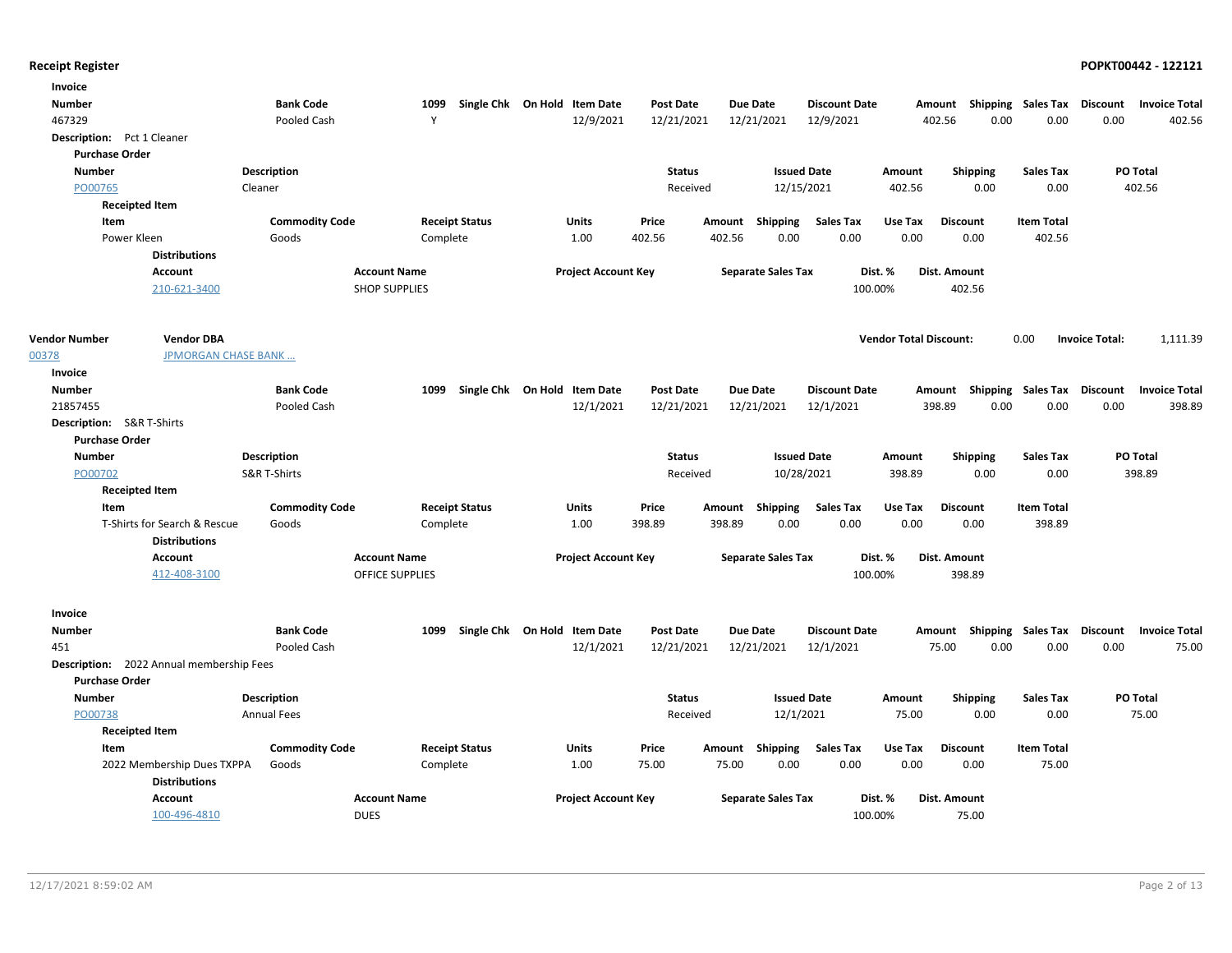| Invoice                                              |                         |                        |                                                |                  |                           |                      |              |                                      |                                                  |
|------------------------------------------------------|-------------------------|------------------------|------------------------------------------------|------------------|---------------------------|----------------------|--------------|--------------------------------------|--------------------------------------------------|
| <b>Number</b>                                        | <b>Bank Code</b>        | 1099                   | Single Chk On Hold Item Date                   | <b>Post Date</b> | <b>Due Date</b>           | <b>Discount Date</b> | Amount       | <b>Shipping Sales Tax</b>            | Discount<br><b>Invoice Total</b>                 |
| 562855967                                            | Pooled Cash             |                        | 12/1/2021                                      | 12/21/2021       | 12/21/2021                | 12/1/2021            | 43.30        | 0.01<br>0.00                         | 0.00<br>43.31                                    |
| <b>Description:</b><br>Franklin Covey Planners       |                         |                        |                                                |                  |                           |                      |              |                                      |                                                  |
| <b>Purchase Order</b>                                |                         |                        |                                                |                  |                           |                      |              |                                      |                                                  |
| <b>Number</b>                                        | Description             |                        |                                                | <b>Status</b>    |                           | <b>Issued Date</b>   | Amount       | <b>Shipping</b><br><b>Sales Tax</b>  | PO Total                                         |
| PO00723                                              | Franklin Covey Planners |                        |                                                | Received         |                           | 11/17/2021           | 43.30        | 0.01<br>0.00                         | 43.31                                            |
| <b>Receipted Item</b>                                |                         |                        |                                                |                  |                           |                      |              |                                      |                                                  |
| Item                                                 | <b>Commodity Code</b>   | <b>Receipt Status</b>  | Units                                          | Price            | Amount<br><b>Shipping</b> | <b>Sales Tax</b>     | Use Tax      | <b>Discount</b><br><b>Item Total</b> |                                                  |
| <b>Franklin Covey Planners</b>                       | Goods                   | Complete               | 2.00                                           | 21.65            | 43.30<br>0.01             | 0.00                 | 0.00         | 0.00<br>43.31                        |                                                  |
| <b>Distributions</b>                                 |                         |                        |                                                |                  |                           |                      |              |                                      |                                                  |
| <b>Account</b>                                       |                         | <b>Account Name</b>    | <b>Project Account Key</b>                     |                  | <b>Separate Sales Tax</b> | Dist. %              | Dist. Amount |                                      |                                                  |
| 100-450-3100                                         |                         | <b>OFFICE SUPPLIES</b> |                                                |                  |                           | 100.00%              |              | 43.31                                |                                                  |
| Invoice                                              |                         |                        |                                                |                  |                           |                      |              |                                      |                                                  |
| <b>Number</b>                                        | <b>Bank Code</b>        | 1099                   | Single Chk On Hold Item Date                   | <b>Post Date</b> | <b>Due Date</b>           | <b>Discount Date</b> |              |                                      | Amount Shipping Sales Tax Discount Invoice Total |
| 6144939915                                           | Pooled Cash             |                        | 12/1/2021                                      | 12/21/2021       | 12/21/2021                | 12/1/2021            | 107.17       | 0.00<br>0.00                         | 0.00<br>107.17                                   |
| <b>Description:</b> Thomson Reuters Books for courts |                         |                        |                                                |                  |                           |                      |              |                                      |                                                  |
| <b>Purchase Order</b>                                |                         |                        |                                                |                  |                           |                      |              |                                      |                                                  |
| <b>Number</b>                                        | Description             |                        |                                                | <b>Status</b>    |                           | <b>Issued Date</b>   | Amount       | <b>Shipping</b><br><b>Sales Tax</b>  | PO Total                                         |
| PO00689                                              | Books for courts        |                        |                                                | Received         |                           | 10/22/2021           | 107.17       | 0.00<br>0.00                         | 107.17                                           |
| <b>Receipted Item</b>                                |                         |                        |                                                |                  |                           |                      |              |                                      |                                                  |
| Item                                                 | <b>Commodity Code</b>   | <b>Receipt Status</b>  | <b>Units</b>                                   | Price            | Shipping<br>Amount        | <b>Sales Tax</b>     | Use Tax      | <b>Item Total</b><br><b>Discount</b> |                                                  |
| <b>Texas Civil Practice and Remedies Goods</b>       |                         | Complete               | 1.00                                           | 107.17           | 0.00<br>107.17            | 0.00                 | 0.00         | 0.00<br>107.17                       |                                                  |
| <b>Distributions</b>                                 |                         |                        |                                                |                  |                           |                      |              |                                      |                                                  |
| <b>Account</b>                                       |                         | <b>Account Name</b>    | <b>Project Account Key</b>                     |                  | <b>Separate Sales Tax</b> | Dist. %              | Dist. Amount |                                      |                                                  |
| 100-403-3100                                         |                         | <b>OFFICE SUPPLIES</b> |                                                |                  |                           | 100.00%              |              | 107.17                               |                                                  |
| Invoice                                              |                         |                        |                                                |                  |                           |                      |              |                                      |                                                  |
| Number                                               | <b>Bank Code</b>        | 1099                   | Single Chk On Hold Item Date                   | <b>Post Date</b> | <b>Due Date</b>           | <b>Discount Date</b> | Amount       | Shipping<br>Sales Tax                | Discount<br><b>Invoice Total</b>                 |
| 6144972833                                           | Pooled Cash             |                        | 12/10/2021                                     | 12/21/2021       | 12/21/2021                | 12/10/2021           | 185.00       | 0.00<br>0.00                         | 0.00<br>185.00                                   |
| <b>Description:</b> Thomson Reuters Attorney Books   |                         |                        |                                                |                  |                           |                      |              |                                      |                                                  |
| <b>Purchase Order</b>                                |                         |                        |                                                |                  |                           |                      |              |                                      |                                                  |
| <b>Number</b>                                        | <b>Description</b>      |                        |                                                | <b>Status</b>    |                           | <b>Issued Date</b>   | Amount       | <b>Shipping</b><br><b>Sales Tax</b>  | PO Total                                         |
| PO00708                                              | <b>Attorney Books</b>   |                        |                                                | Received         |                           | 11/2/2021            | 185.00       | 0.00<br>0.00                         | 185.00                                           |
| <b>Receipted Item</b>                                |                         |                        |                                                |                  |                           |                      |              |                                      |                                                  |
| Item                                                 | <b>Commodity Code</b>   | <b>Receipt Status</b>  | <b>Units</b>                                   | Price            | Shipping<br>Amount        | <b>Sales Tax</b>     | Use Tax      | <b>Item Total</b><br><b>Discount</b> |                                                  |
| O'Connor's Texas Criminal Offens Goods               |                         | Complete               | 1.00<br>42912642<br><b>Vendor Part Number:</b> | 185.00           | 185.00<br>0.00            | 0.00                 | 0.00         | 0.00<br>185.00                       |                                                  |
| <b>Distributions</b>                                 |                         |                        |                                                |                  |                           |                      |              |                                      |                                                  |
| <b>Account</b>                                       |                         | <b>Account Name</b>    | <b>Project Account Key</b>                     |                  | <b>Separate Sales Tax</b> | Dist. %              | Dist. Amount |                                      |                                                  |
| 100-475-5900                                         | <b>BOOKS</b>            |                        |                                                |                  |                           | 100.00%              |              | 185.00                               |                                                  |
|                                                      |                         |                        |                                                |                  |                           |                      |              |                                      |                                                  |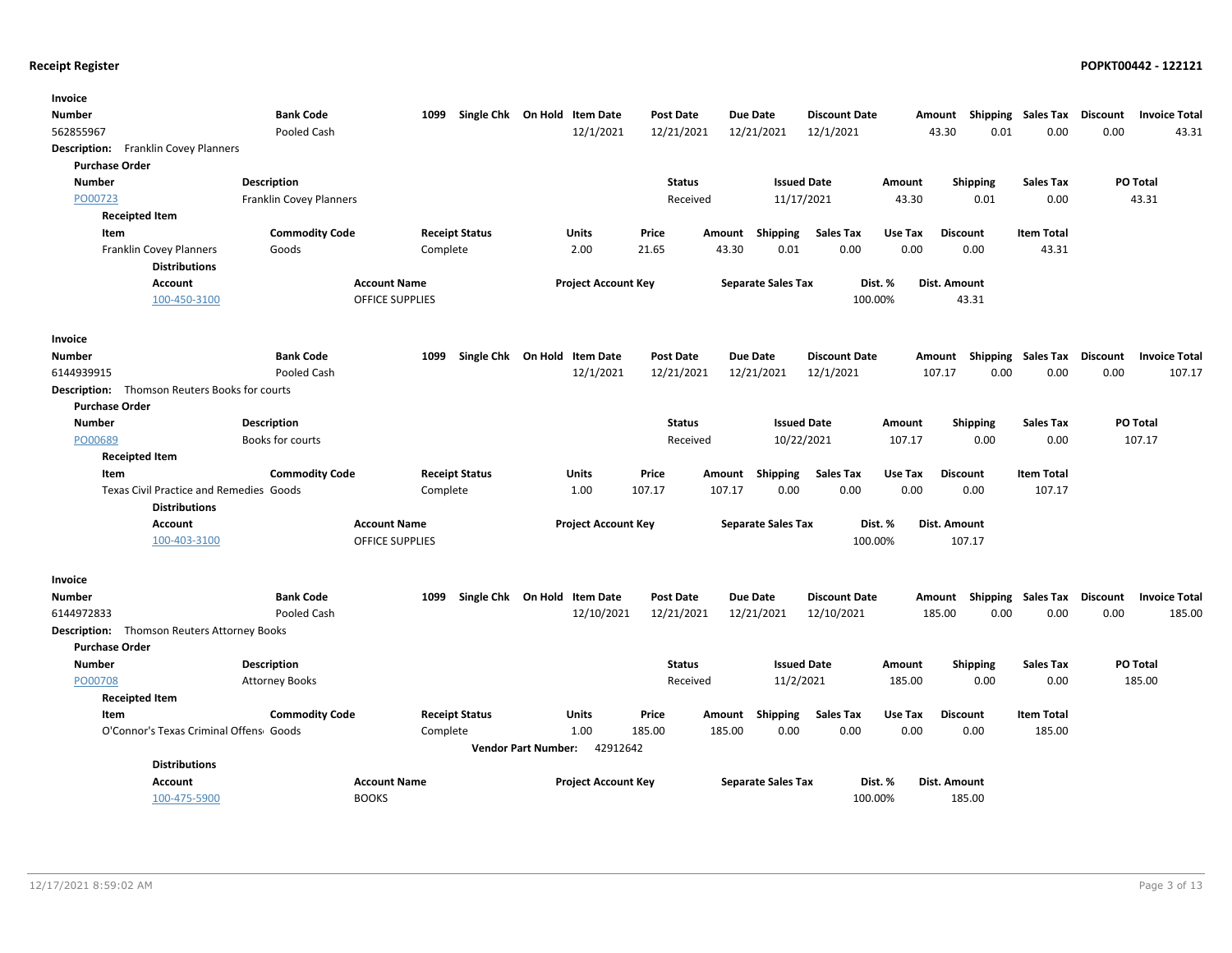| <b>Bank Code</b><br>Due Date<br><b>Number</b><br>1099<br>Single Chk On Hold Item Date<br><b>Post Date</b><br><b>Discount Date</b><br>Amount Shipping Sales Tax<br>Discount<br><b>Invoice Total</b><br>12/1/2021<br>12/21/2021<br>12/1/2021<br>0.00<br>0.00<br>6145032852<br>Pooled Cash<br>12/21/2021<br>124.49<br>0.00<br>124.49<br>Description: Books for courts<br><b>Purchase Order</b><br><b>Number</b><br><b>Description</b><br><b>Status</b><br><b>Issued Date</b><br><b>Shipping</b><br><b>Sales Tax</b><br><b>PO Total</b><br>Amount<br>PO00689<br>10/22/2021<br>0.00<br>0.00<br>124.49<br>Books for courts<br>Received<br>124.49<br><b>Receipted Item</b><br><b>Commodity Code</b><br><b>Receipt Status</b><br><b>Sales Tax</b><br><b>Item Total</b><br>Item<br><b>Units</b><br>Price<br>Amount<br>Shipping<br>Use Tax<br><b>Discount</b><br>0.00<br>Texas Criminal Procedure-Code ar Goods<br>1.00<br>124.49<br>124.49<br>0.00<br>0.00<br>0.00<br>124.49<br>Complete<br><b>Distributions</b><br><b>Account Name</b><br>Dist. %<br>Dist. Amount<br><b>Account</b><br><b>Project Account Key</b><br><b>Separate Sales Tax</b><br>100-403-3100<br><b>OFFICE SUPPLIES</b><br>100.00%<br>124.49<br>Invoice<br>Single Chk On Hold Item Date<br>Due Date<br><b>Number</b><br><b>Bank Code</b><br>1099<br><b>Post Date</b><br><b>Discount Date</b><br>Amount Shipping Sales Tax<br>Discount<br><b>Invoice Total</b><br>12/1/2021<br>12/21/2021<br>12/21/2021<br>12/1/2021<br>0.00<br>0.00<br>0.00<br>INV0003986<br>Pooled Cash<br>177.53<br>177.53<br>Description: Sight Tool<br><b>Purchase Order</b><br><b>Number</b><br><b>Description</b><br><b>Status</b><br><b>Issued Date</b><br>Shipping<br><b>Sales Tax</b><br>PO Total<br>Amount<br>PO00736<br>177.53<br>11/29/2021<br>177.53<br>0.00<br>0.00<br>Sight Tool<br>Received<br><b>Receipted Item</b><br><b>Commodity Code</b><br><b>Receipt Status</b><br>Shipping<br><b>Sales Tax</b><br>Use Tax<br><b>Discount</b><br><b>Item Total</b><br>Item<br><b>Units</b><br>Price<br>Amount<br>MGW Glock Sight Tool<br>1.00<br>177.53<br>177.53<br>0.00<br>0.00<br>0.00<br>0.00<br>177.53<br>Goods<br>Complete<br><b>Distributions</b><br><b>Account Name</b><br><b>Project Account Key</b><br><b>Separate Sales Tax</b><br>Dist. %<br>Account<br>Dist. Amount<br><b>WEAPONS</b><br>100.00%<br>177.53<br>100-560-5790<br><b>Vendor DBA</b><br><b>Vendor Total Discount:</b><br><b>Vendor Number</b><br>0.00<br><b>Invoice Total:</b><br>2,388.14<br><b>OFFICE DEPOT</b><br>00216<br>Invoice<br><b>Number</b><br><b>Bank Code</b><br>1099<br>Single Chk On Hold Item Date<br><b>Post Date</b><br><b>Due Date</b><br><b>Discount Date</b><br>Shipping Sales Tax<br>Discount<br><b>Invoice Total</b><br>Amount<br>12/6/2021<br>12/21/2021<br>12/6/2021<br>0.00<br>0.00<br>45.57<br>212309085001<br>Pooled Cash<br>12/21/2021<br>45.57<br>0.00<br>Description: 1099 forms & envelopes<br><b>Purchase Order</b><br><b>Number</b><br><b>Description</b><br><b>Status</b><br><b>Issued Date</b><br>PO Total<br>Amount<br><b>Shipping</b><br><b>Sales Tax</b><br>12/3/2021<br>0.00<br>0.00<br>45.57<br>PO00744<br>1099 forms & envelopes<br>Received<br>45.57<br><b>Receipted Item</b><br>Item<br><b>Commodity Code</b><br><b>Receipt Status</b><br>Units<br>Price<br>Amount Shipping<br><b>Sales Tax</b><br>Use Tax<br><b>Discount</b><br><b>Item Total</b><br>1.00<br>18.29<br>18.29<br>0.00<br>0.00<br>0.00<br>0.00<br>18.29<br>1099-Misc 50 pack forms & envel Goods<br>Complete<br>Vendor Part Number: 9493113<br><b>Distributions</b><br><b>Account</b><br><b>Account Name</b><br><b>Project Account Key</b><br><b>Separate Sales Tax</b><br>Dist. %<br>Dist. Amount<br>100-510-3100<br><b>OFFICE SUPPLIES</b><br>100.00%<br>18.29 | Invoice |  |  |  |  |  |  |  |  |  |
|------------------------------------------------------------------------------------------------------------------------------------------------------------------------------------------------------------------------------------------------------------------------------------------------------------------------------------------------------------------------------------------------------------------------------------------------------------------------------------------------------------------------------------------------------------------------------------------------------------------------------------------------------------------------------------------------------------------------------------------------------------------------------------------------------------------------------------------------------------------------------------------------------------------------------------------------------------------------------------------------------------------------------------------------------------------------------------------------------------------------------------------------------------------------------------------------------------------------------------------------------------------------------------------------------------------------------------------------------------------------------------------------------------------------------------------------------------------------------------------------------------------------------------------------------------------------------------------------------------------------------------------------------------------------------------------------------------------------------------------------------------------------------------------------------------------------------------------------------------------------------------------------------------------------------------------------------------------------------------------------------------------------------------------------------------------------------------------------------------------------------------------------------------------------------------------------------------------------------------------------------------------------------------------------------------------------------------------------------------------------------------------------------------------------------------------------------------------------------------------------------------------------------------------------------------------------------------------------------------------------------------------------------------------------------------------------------------------------------------------------------------------------------------------------------------------------------------------------------------------------------------------------------------------------------------------------------------------------------------------------------------------------------------------------------------------------------------------------------------------------------------------------------------------------------------------------------------------------------------------------------------------------------------------------------------------------------------------------------------------------------------------------------------------------------------------------------------------------------------------------------------------------------------------------------------------------------------------------------------------------------------------------------------------------------------------------------------------------------------------------------------------------------------|---------|--|--|--|--|--|--|--|--|--|
|                                                                                                                                                                                                                                                                                                                                                                                                                                                                                                                                                                                                                                                                                                                                                                                                                                                                                                                                                                                                                                                                                                                                                                                                                                                                                                                                                                                                                                                                                                                                                                                                                                                                                                                                                                                                                                                                                                                                                                                                                                                                                                                                                                                                                                                                                                                                                                                                                                                                                                                                                                                                                                                                                                                                                                                                                                                                                                                                                                                                                                                                                                                                                                                                                                                                                                                                                                                                                                                                                                                                                                                                                                                                                                                                                                                    |         |  |  |  |  |  |  |  |  |  |
|                                                                                                                                                                                                                                                                                                                                                                                                                                                                                                                                                                                                                                                                                                                                                                                                                                                                                                                                                                                                                                                                                                                                                                                                                                                                                                                                                                                                                                                                                                                                                                                                                                                                                                                                                                                                                                                                                                                                                                                                                                                                                                                                                                                                                                                                                                                                                                                                                                                                                                                                                                                                                                                                                                                                                                                                                                                                                                                                                                                                                                                                                                                                                                                                                                                                                                                                                                                                                                                                                                                                                                                                                                                                                                                                                                                    |         |  |  |  |  |  |  |  |  |  |
|                                                                                                                                                                                                                                                                                                                                                                                                                                                                                                                                                                                                                                                                                                                                                                                                                                                                                                                                                                                                                                                                                                                                                                                                                                                                                                                                                                                                                                                                                                                                                                                                                                                                                                                                                                                                                                                                                                                                                                                                                                                                                                                                                                                                                                                                                                                                                                                                                                                                                                                                                                                                                                                                                                                                                                                                                                                                                                                                                                                                                                                                                                                                                                                                                                                                                                                                                                                                                                                                                                                                                                                                                                                                                                                                                                                    |         |  |  |  |  |  |  |  |  |  |
|                                                                                                                                                                                                                                                                                                                                                                                                                                                                                                                                                                                                                                                                                                                                                                                                                                                                                                                                                                                                                                                                                                                                                                                                                                                                                                                                                                                                                                                                                                                                                                                                                                                                                                                                                                                                                                                                                                                                                                                                                                                                                                                                                                                                                                                                                                                                                                                                                                                                                                                                                                                                                                                                                                                                                                                                                                                                                                                                                                                                                                                                                                                                                                                                                                                                                                                                                                                                                                                                                                                                                                                                                                                                                                                                                                                    |         |  |  |  |  |  |  |  |  |  |
|                                                                                                                                                                                                                                                                                                                                                                                                                                                                                                                                                                                                                                                                                                                                                                                                                                                                                                                                                                                                                                                                                                                                                                                                                                                                                                                                                                                                                                                                                                                                                                                                                                                                                                                                                                                                                                                                                                                                                                                                                                                                                                                                                                                                                                                                                                                                                                                                                                                                                                                                                                                                                                                                                                                                                                                                                                                                                                                                                                                                                                                                                                                                                                                                                                                                                                                                                                                                                                                                                                                                                                                                                                                                                                                                                                                    |         |  |  |  |  |  |  |  |  |  |
|                                                                                                                                                                                                                                                                                                                                                                                                                                                                                                                                                                                                                                                                                                                                                                                                                                                                                                                                                                                                                                                                                                                                                                                                                                                                                                                                                                                                                                                                                                                                                                                                                                                                                                                                                                                                                                                                                                                                                                                                                                                                                                                                                                                                                                                                                                                                                                                                                                                                                                                                                                                                                                                                                                                                                                                                                                                                                                                                                                                                                                                                                                                                                                                                                                                                                                                                                                                                                                                                                                                                                                                                                                                                                                                                                                                    |         |  |  |  |  |  |  |  |  |  |
|                                                                                                                                                                                                                                                                                                                                                                                                                                                                                                                                                                                                                                                                                                                                                                                                                                                                                                                                                                                                                                                                                                                                                                                                                                                                                                                                                                                                                                                                                                                                                                                                                                                                                                                                                                                                                                                                                                                                                                                                                                                                                                                                                                                                                                                                                                                                                                                                                                                                                                                                                                                                                                                                                                                                                                                                                                                                                                                                                                                                                                                                                                                                                                                                                                                                                                                                                                                                                                                                                                                                                                                                                                                                                                                                                                                    |         |  |  |  |  |  |  |  |  |  |
|                                                                                                                                                                                                                                                                                                                                                                                                                                                                                                                                                                                                                                                                                                                                                                                                                                                                                                                                                                                                                                                                                                                                                                                                                                                                                                                                                                                                                                                                                                                                                                                                                                                                                                                                                                                                                                                                                                                                                                                                                                                                                                                                                                                                                                                                                                                                                                                                                                                                                                                                                                                                                                                                                                                                                                                                                                                                                                                                                                                                                                                                                                                                                                                                                                                                                                                                                                                                                                                                                                                                                                                                                                                                                                                                                                                    |         |  |  |  |  |  |  |  |  |  |
|                                                                                                                                                                                                                                                                                                                                                                                                                                                                                                                                                                                                                                                                                                                                                                                                                                                                                                                                                                                                                                                                                                                                                                                                                                                                                                                                                                                                                                                                                                                                                                                                                                                                                                                                                                                                                                                                                                                                                                                                                                                                                                                                                                                                                                                                                                                                                                                                                                                                                                                                                                                                                                                                                                                                                                                                                                                                                                                                                                                                                                                                                                                                                                                                                                                                                                                                                                                                                                                                                                                                                                                                                                                                                                                                                                                    |         |  |  |  |  |  |  |  |  |  |
|                                                                                                                                                                                                                                                                                                                                                                                                                                                                                                                                                                                                                                                                                                                                                                                                                                                                                                                                                                                                                                                                                                                                                                                                                                                                                                                                                                                                                                                                                                                                                                                                                                                                                                                                                                                                                                                                                                                                                                                                                                                                                                                                                                                                                                                                                                                                                                                                                                                                                                                                                                                                                                                                                                                                                                                                                                                                                                                                                                                                                                                                                                                                                                                                                                                                                                                                                                                                                                                                                                                                                                                                                                                                                                                                                                                    |         |  |  |  |  |  |  |  |  |  |
|                                                                                                                                                                                                                                                                                                                                                                                                                                                                                                                                                                                                                                                                                                                                                                                                                                                                                                                                                                                                                                                                                                                                                                                                                                                                                                                                                                                                                                                                                                                                                                                                                                                                                                                                                                                                                                                                                                                                                                                                                                                                                                                                                                                                                                                                                                                                                                                                                                                                                                                                                                                                                                                                                                                                                                                                                                                                                                                                                                                                                                                                                                                                                                                                                                                                                                                                                                                                                                                                                                                                                                                                                                                                                                                                                                                    |         |  |  |  |  |  |  |  |  |  |
|                                                                                                                                                                                                                                                                                                                                                                                                                                                                                                                                                                                                                                                                                                                                                                                                                                                                                                                                                                                                                                                                                                                                                                                                                                                                                                                                                                                                                                                                                                                                                                                                                                                                                                                                                                                                                                                                                                                                                                                                                                                                                                                                                                                                                                                                                                                                                                                                                                                                                                                                                                                                                                                                                                                                                                                                                                                                                                                                                                                                                                                                                                                                                                                                                                                                                                                                                                                                                                                                                                                                                                                                                                                                                                                                                                                    |         |  |  |  |  |  |  |  |  |  |
|                                                                                                                                                                                                                                                                                                                                                                                                                                                                                                                                                                                                                                                                                                                                                                                                                                                                                                                                                                                                                                                                                                                                                                                                                                                                                                                                                                                                                                                                                                                                                                                                                                                                                                                                                                                                                                                                                                                                                                                                                                                                                                                                                                                                                                                                                                                                                                                                                                                                                                                                                                                                                                                                                                                                                                                                                                                                                                                                                                                                                                                                                                                                                                                                                                                                                                                                                                                                                                                                                                                                                                                                                                                                                                                                                                                    |         |  |  |  |  |  |  |  |  |  |
|                                                                                                                                                                                                                                                                                                                                                                                                                                                                                                                                                                                                                                                                                                                                                                                                                                                                                                                                                                                                                                                                                                                                                                                                                                                                                                                                                                                                                                                                                                                                                                                                                                                                                                                                                                                                                                                                                                                                                                                                                                                                                                                                                                                                                                                                                                                                                                                                                                                                                                                                                                                                                                                                                                                                                                                                                                                                                                                                                                                                                                                                                                                                                                                                                                                                                                                                                                                                                                                                                                                                                                                                                                                                                                                                                                                    |         |  |  |  |  |  |  |  |  |  |
|                                                                                                                                                                                                                                                                                                                                                                                                                                                                                                                                                                                                                                                                                                                                                                                                                                                                                                                                                                                                                                                                                                                                                                                                                                                                                                                                                                                                                                                                                                                                                                                                                                                                                                                                                                                                                                                                                                                                                                                                                                                                                                                                                                                                                                                                                                                                                                                                                                                                                                                                                                                                                                                                                                                                                                                                                                                                                                                                                                                                                                                                                                                                                                                                                                                                                                                                                                                                                                                                                                                                                                                                                                                                                                                                                                                    |         |  |  |  |  |  |  |  |  |  |
|                                                                                                                                                                                                                                                                                                                                                                                                                                                                                                                                                                                                                                                                                                                                                                                                                                                                                                                                                                                                                                                                                                                                                                                                                                                                                                                                                                                                                                                                                                                                                                                                                                                                                                                                                                                                                                                                                                                                                                                                                                                                                                                                                                                                                                                                                                                                                                                                                                                                                                                                                                                                                                                                                                                                                                                                                                                                                                                                                                                                                                                                                                                                                                                                                                                                                                                                                                                                                                                                                                                                                                                                                                                                                                                                                                                    |         |  |  |  |  |  |  |  |  |  |
|                                                                                                                                                                                                                                                                                                                                                                                                                                                                                                                                                                                                                                                                                                                                                                                                                                                                                                                                                                                                                                                                                                                                                                                                                                                                                                                                                                                                                                                                                                                                                                                                                                                                                                                                                                                                                                                                                                                                                                                                                                                                                                                                                                                                                                                                                                                                                                                                                                                                                                                                                                                                                                                                                                                                                                                                                                                                                                                                                                                                                                                                                                                                                                                                                                                                                                                                                                                                                                                                                                                                                                                                                                                                                                                                                                                    |         |  |  |  |  |  |  |  |  |  |
|                                                                                                                                                                                                                                                                                                                                                                                                                                                                                                                                                                                                                                                                                                                                                                                                                                                                                                                                                                                                                                                                                                                                                                                                                                                                                                                                                                                                                                                                                                                                                                                                                                                                                                                                                                                                                                                                                                                                                                                                                                                                                                                                                                                                                                                                                                                                                                                                                                                                                                                                                                                                                                                                                                                                                                                                                                                                                                                                                                                                                                                                                                                                                                                                                                                                                                                                                                                                                                                                                                                                                                                                                                                                                                                                                                                    |         |  |  |  |  |  |  |  |  |  |
|                                                                                                                                                                                                                                                                                                                                                                                                                                                                                                                                                                                                                                                                                                                                                                                                                                                                                                                                                                                                                                                                                                                                                                                                                                                                                                                                                                                                                                                                                                                                                                                                                                                                                                                                                                                                                                                                                                                                                                                                                                                                                                                                                                                                                                                                                                                                                                                                                                                                                                                                                                                                                                                                                                                                                                                                                                                                                                                                                                                                                                                                                                                                                                                                                                                                                                                                                                                                                                                                                                                                                                                                                                                                                                                                                                                    |         |  |  |  |  |  |  |  |  |  |
|                                                                                                                                                                                                                                                                                                                                                                                                                                                                                                                                                                                                                                                                                                                                                                                                                                                                                                                                                                                                                                                                                                                                                                                                                                                                                                                                                                                                                                                                                                                                                                                                                                                                                                                                                                                                                                                                                                                                                                                                                                                                                                                                                                                                                                                                                                                                                                                                                                                                                                                                                                                                                                                                                                                                                                                                                                                                                                                                                                                                                                                                                                                                                                                                                                                                                                                                                                                                                                                                                                                                                                                                                                                                                                                                                                                    |         |  |  |  |  |  |  |  |  |  |
|                                                                                                                                                                                                                                                                                                                                                                                                                                                                                                                                                                                                                                                                                                                                                                                                                                                                                                                                                                                                                                                                                                                                                                                                                                                                                                                                                                                                                                                                                                                                                                                                                                                                                                                                                                                                                                                                                                                                                                                                                                                                                                                                                                                                                                                                                                                                                                                                                                                                                                                                                                                                                                                                                                                                                                                                                                                                                                                                                                                                                                                                                                                                                                                                                                                                                                                                                                                                                                                                                                                                                                                                                                                                                                                                                                                    |         |  |  |  |  |  |  |  |  |  |
|                                                                                                                                                                                                                                                                                                                                                                                                                                                                                                                                                                                                                                                                                                                                                                                                                                                                                                                                                                                                                                                                                                                                                                                                                                                                                                                                                                                                                                                                                                                                                                                                                                                                                                                                                                                                                                                                                                                                                                                                                                                                                                                                                                                                                                                                                                                                                                                                                                                                                                                                                                                                                                                                                                                                                                                                                                                                                                                                                                                                                                                                                                                                                                                                                                                                                                                                                                                                                                                                                                                                                                                                                                                                                                                                                                                    |         |  |  |  |  |  |  |  |  |  |
|                                                                                                                                                                                                                                                                                                                                                                                                                                                                                                                                                                                                                                                                                                                                                                                                                                                                                                                                                                                                                                                                                                                                                                                                                                                                                                                                                                                                                                                                                                                                                                                                                                                                                                                                                                                                                                                                                                                                                                                                                                                                                                                                                                                                                                                                                                                                                                                                                                                                                                                                                                                                                                                                                                                                                                                                                                                                                                                                                                                                                                                                                                                                                                                                                                                                                                                                                                                                                                                                                                                                                                                                                                                                                                                                                                                    |         |  |  |  |  |  |  |  |  |  |
|                                                                                                                                                                                                                                                                                                                                                                                                                                                                                                                                                                                                                                                                                                                                                                                                                                                                                                                                                                                                                                                                                                                                                                                                                                                                                                                                                                                                                                                                                                                                                                                                                                                                                                                                                                                                                                                                                                                                                                                                                                                                                                                                                                                                                                                                                                                                                                                                                                                                                                                                                                                                                                                                                                                                                                                                                                                                                                                                                                                                                                                                                                                                                                                                                                                                                                                                                                                                                                                                                                                                                                                                                                                                                                                                                                                    |         |  |  |  |  |  |  |  |  |  |
|                                                                                                                                                                                                                                                                                                                                                                                                                                                                                                                                                                                                                                                                                                                                                                                                                                                                                                                                                                                                                                                                                                                                                                                                                                                                                                                                                                                                                                                                                                                                                                                                                                                                                                                                                                                                                                                                                                                                                                                                                                                                                                                                                                                                                                                                                                                                                                                                                                                                                                                                                                                                                                                                                                                                                                                                                                                                                                                                                                                                                                                                                                                                                                                                                                                                                                                                                                                                                                                                                                                                                                                                                                                                                                                                                                                    |         |  |  |  |  |  |  |  |  |  |
|                                                                                                                                                                                                                                                                                                                                                                                                                                                                                                                                                                                                                                                                                                                                                                                                                                                                                                                                                                                                                                                                                                                                                                                                                                                                                                                                                                                                                                                                                                                                                                                                                                                                                                                                                                                                                                                                                                                                                                                                                                                                                                                                                                                                                                                                                                                                                                                                                                                                                                                                                                                                                                                                                                                                                                                                                                                                                                                                                                                                                                                                                                                                                                                                                                                                                                                                                                                                                                                                                                                                                                                                                                                                                                                                                                                    |         |  |  |  |  |  |  |  |  |  |
|                                                                                                                                                                                                                                                                                                                                                                                                                                                                                                                                                                                                                                                                                                                                                                                                                                                                                                                                                                                                                                                                                                                                                                                                                                                                                                                                                                                                                                                                                                                                                                                                                                                                                                                                                                                                                                                                                                                                                                                                                                                                                                                                                                                                                                                                                                                                                                                                                                                                                                                                                                                                                                                                                                                                                                                                                                                                                                                                                                                                                                                                                                                                                                                                                                                                                                                                                                                                                                                                                                                                                                                                                                                                                                                                                                                    |         |  |  |  |  |  |  |  |  |  |
|                                                                                                                                                                                                                                                                                                                                                                                                                                                                                                                                                                                                                                                                                                                                                                                                                                                                                                                                                                                                                                                                                                                                                                                                                                                                                                                                                                                                                                                                                                                                                                                                                                                                                                                                                                                                                                                                                                                                                                                                                                                                                                                                                                                                                                                                                                                                                                                                                                                                                                                                                                                                                                                                                                                                                                                                                                                                                                                                                                                                                                                                                                                                                                                                                                                                                                                                                                                                                                                                                                                                                                                                                                                                                                                                                                                    |         |  |  |  |  |  |  |  |  |  |
|                                                                                                                                                                                                                                                                                                                                                                                                                                                                                                                                                                                                                                                                                                                                                                                                                                                                                                                                                                                                                                                                                                                                                                                                                                                                                                                                                                                                                                                                                                                                                                                                                                                                                                                                                                                                                                                                                                                                                                                                                                                                                                                                                                                                                                                                                                                                                                                                                                                                                                                                                                                                                                                                                                                                                                                                                                                                                                                                                                                                                                                                                                                                                                                                                                                                                                                                                                                                                                                                                                                                                                                                                                                                                                                                                                                    |         |  |  |  |  |  |  |  |  |  |
|                                                                                                                                                                                                                                                                                                                                                                                                                                                                                                                                                                                                                                                                                                                                                                                                                                                                                                                                                                                                                                                                                                                                                                                                                                                                                                                                                                                                                                                                                                                                                                                                                                                                                                                                                                                                                                                                                                                                                                                                                                                                                                                                                                                                                                                                                                                                                                                                                                                                                                                                                                                                                                                                                                                                                                                                                                                                                                                                                                                                                                                                                                                                                                                                                                                                                                                                                                                                                                                                                                                                                                                                                                                                                                                                                                                    |         |  |  |  |  |  |  |  |  |  |
|                                                                                                                                                                                                                                                                                                                                                                                                                                                                                                                                                                                                                                                                                                                                                                                                                                                                                                                                                                                                                                                                                                                                                                                                                                                                                                                                                                                                                                                                                                                                                                                                                                                                                                                                                                                                                                                                                                                                                                                                                                                                                                                                                                                                                                                                                                                                                                                                                                                                                                                                                                                                                                                                                                                                                                                                                                                                                                                                                                                                                                                                                                                                                                                                                                                                                                                                                                                                                                                                                                                                                                                                                                                                                                                                                                                    |         |  |  |  |  |  |  |  |  |  |
|                                                                                                                                                                                                                                                                                                                                                                                                                                                                                                                                                                                                                                                                                                                                                                                                                                                                                                                                                                                                                                                                                                                                                                                                                                                                                                                                                                                                                                                                                                                                                                                                                                                                                                                                                                                                                                                                                                                                                                                                                                                                                                                                                                                                                                                                                                                                                                                                                                                                                                                                                                                                                                                                                                                                                                                                                                                                                                                                                                                                                                                                                                                                                                                                                                                                                                                                                                                                                                                                                                                                                                                                                                                                                                                                                                                    |         |  |  |  |  |  |  |  |  |  |
|                                                                                                                                                                                                                                                                                                                                                                                                                                                                                                                                                                                                                                                                                                                                                                                                                                                                                                                                                                                                                                                                                                                                                                                                                                                                                                                                                                                                                                                                                                                                                                                                                                                                                                                                                                                                                                                                                                                                                                                                                                                                                                                                                                                                                                                                                                                                                                                                                                                                                                                                                                                                                                                                                                                                                                                                                                                                                                                                                                                                                                                                                                                                                                                                                                                                                                                                                                                                                                                                                                                                                                                                                                                                                                                                                                                    |         |  |  |  |  |  |  |  |  |  |
|                                                                                                                                                                                                                                                                                                                                                                                                                                                                                                                                                                                                                                                                                                                                                                                                                                                                                                                                                                                                                                                                                                                                                                                                                                                                                                                                                                                                                                                                                                                                                                                                                                                                                                                                                                                                                                                                                                                                                                                                                                                                                                                                                                                                                                                                                                                                                                                                                                                                                                                                                                                                                                                                                                                                                                                                                                                                                                                                                                                                                                                                                                                                                                                                                                                                                                                                                                                                                                                                                                                                                                                                                                                                                                                                                                                    |         |  |  |  |  |  |  |  |  |  |
|                                                                                                                                                                                                                                                                                                                                                                                                                                                                                                                                                                                                                                                                                                                                                                                                                                                                                                                                                                                                                                                                                                                                                                                                                                                                                                                                                                                                                                                                                                                                                                                                                                                                                                                                                                                                                                                                                                                                                                                                                                                                                                                                                                                                                                                                                                                                                                                                                                                                                                                                                                                                                                                                                                                                                                                                                                                                                                                                                                                                                                                                                                                                                                                                                                                                                                                                                                                                                                                                                                                                                                                                                                                                                                                                                                                    |         |  |  |  |  |  |  |  |  |  |
|                                                                                                                                                                                                                                                                                                                                                                                                                                                                                                                                                                                                                                                                                                                                                                                                                                                                                                                                                                                                                                                                                                                                                                                                                                                                                                                                                                                                                                                                                                                                                                                                                                                                                                                                                                                                                                                                                                                                                                                                                                                                                                                                                                                                                                                                                                                                                                                                                                                                                                                                                                                                                                                                                                                                                                                                                                                                                                                                                                                                                                                                                                                                                                                                                                                                                                                                                                                                                                                                                                                                                                                                                                                                                                                                                                                    |         |  |  |  |  |  |  |  |  |  |
|                                                                                                                                                                                                                                                                                                                                                                                                                                                                                                                                                                                                                                                                                                                                                                                                                                                                                                                                                                                                                                                                                                                                                                                                                                                                                                                                                                                                                                                                                                                                                                                                                                                                                                                                                                                                                                                                                                                                                                                                                                                                                                                                                                                                                                                                                                                                                                                                                                                                                                                                                                                                                                                                                                                                                                                                                                                                                                                                                                                                                                                                                                                                                                                                                                                                                                                                                                                                                                                                                                                                                                                                                                                                                                                                                                                    |         |  |  |  |  |  |  |  |  |  |
|                                                                                                                                                                                                                                                                                                                                                                                                                                                                                                                                                                                                                                                                                                                                                                                                                                                                                                                                                                                                                                                                                                                                                                                                                                                                                                                                                                                                                                                                                                                                                                                                                                                                                                                                                                                                                                                                                                                                                                                                                                                                                                                                                                                                                                                                                                                                                                                                                                                                                                                                                                                                                                                                                                                                                                                                                                                                                                                                                                                                                                                                                                                                                                                                                                                                                                                                                                                                                                                                                                                                                                                                                                                                                                                                                                                    |         |  |  |  |  |  |  |  |  |  |
|                                                                                                                                                                                                                                                                                                                                                                                                                                                                                                                                                                                                                                                                                                                                                                                                                                                                                                                                                                                                                                                                                                                                                                                                                                                                                                                                                                                                                                                                                                                                                                                                                                                                                                                                                                                                                                                                                                                                                                                                                                                                                                                                                                                                                                                                                                                                                                                                                                                                                                                                                                                                                                                                                                                                                                                                                                                                                                                                                                                                                                                                                                                                                                                                                                                                                                                                                                                                                                                                                                                                                                                                                                                                                                                                                                                    |         |  |  |  |  |  |  |  |  |  |
|                                                                                                                                                                                                                                                                                                                                                                                                                                                                                                                                                                                                                                                                                                                                                                                                                                                                                                                                                                                                                                                                                                                                                                                                                                                                                                                                                                                                                                                                                                                                                                                                                                                                                                                                                                                                                                                                                                                                                                                                                                                                                                                                                                                                                                                                                                                                                                                                                                                                                                                                                                                                                                                                                                                                                                                                                                                                                                                                                                                                                                                                                                                                                                                                                                                                                                                                                                                                                                                                                                                                                                                                                                                                                                                                                                                    |         |  |  |  |  |  |  |  |  |  |
|                                                                                                                                                                                                                                                                                                                                                                                                                                                                                                                                                                                                                                                                                                                                                                                                                                                                                                                                                                                                                                                                                                                                                                                                                                                                                                                                                                                                                                                                                                                                                                                                                                                                                                                                                                                                                                                                                                                                                                                                                                                                                                                                                                                                                                                                                                                                                                                                                                                                                                                                                                                                                                                                                                                                                                                                                                                                                                                                                                                                                                                                                                                                                                                                                                                                                                                                                                                                                                                                                                                                                                                                                                                                                                                                                                                    |         |  |  |  |  |  |  |  |  |  |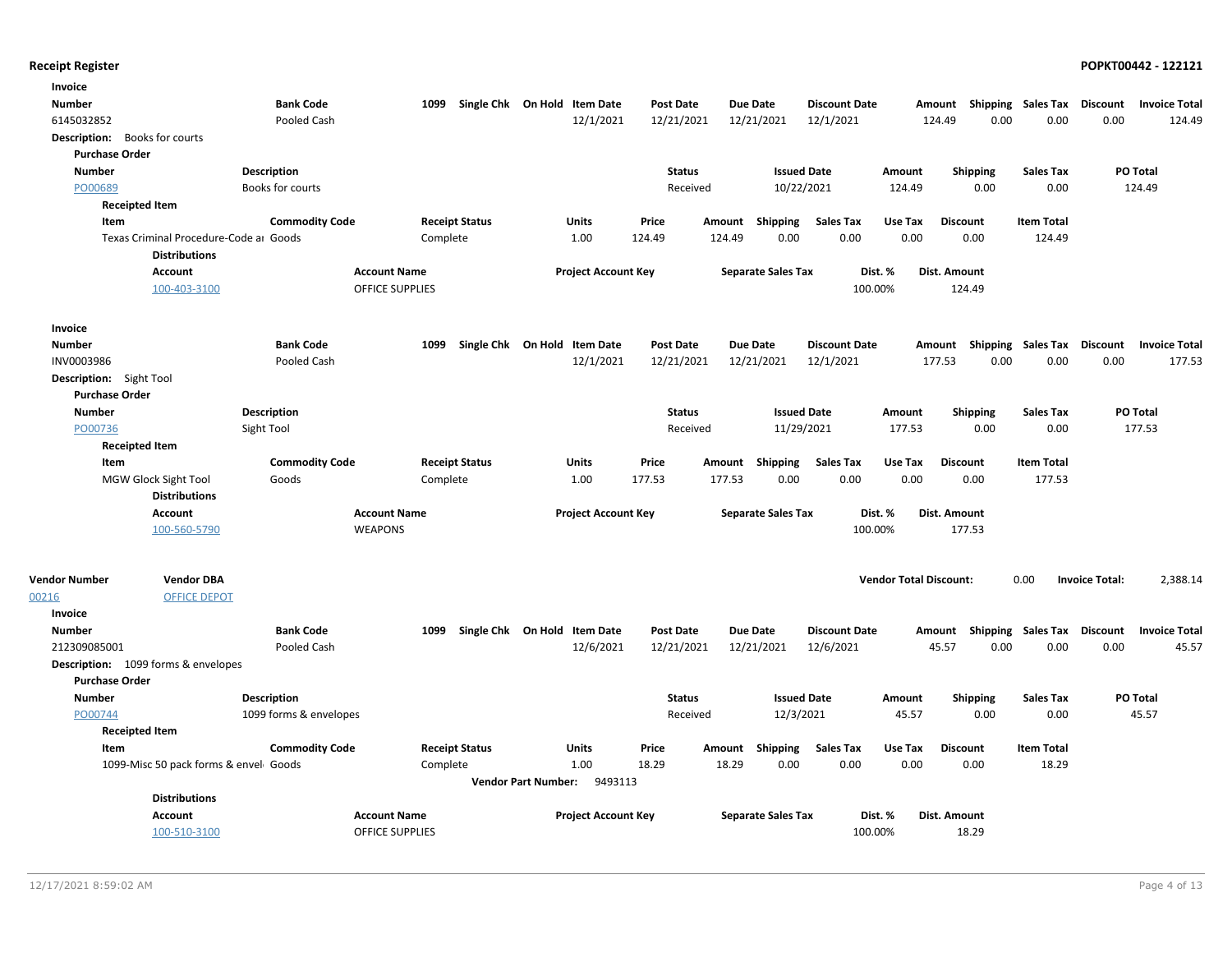| <b>Receipted Item</b>                  |                        |                                               |                                       |                  |        |                           |                      |                  |                                    |                   |                      |
|----------------------------------------|------------------------|-----------------------------------------------|---------------------------------------|------------------|--------|---------------------------|----------------------|------------------|------------------------------------|-------------------|----------------------|
| Item                                   | <b>Commodity Code</b>  | <b>Receipt Status</b>                         | Units                                 | Price            | Amount | Shipping                  | <b>Sales Tax</b>     | Use Tax          | <b>Discount</b>                    | <b>Item Total</b> |                      |
| 1099-NEC 50 pack forms & envelc Goods  |                        | Complete                                      | 1.00                                  | 18.99            | 18.99  | 0.00                      | 0.00                 | 0.00             | 0.00                               | 18.99             |                      |
|                                        |                        |                                               | <b>Vendor Part Number:</b><br>6567377 |                  |        |                           |                      |                  |                                    |                   |                      |
| <b>Distributions</b>                   |                        |                                               |                                       |                  |        |                           |                      |                  |                                    |                   |                      |
| Account                                |                        | <b>Account Name</b>                           | <b>Project Account Key</b>            |                  |        | <b>Separate Sales Tax</b> |                      | Dist. %          | Dist. Amount                       |                   |                      |
| 100-510-3100                           |                        | <b>OFFICE SUPPLIES</b>                        |                                       |                  |        |                           | 100.00%              |                  | 18.99                              |                   |                      |
| <b>Receipted Item</b>                  |                        |                                               |                                       |                  |        |                           |                      |                  |                                    |                   |                      |
| Item                                   | <b>Commodity Code</b>  | <b>Receipt Status</b>                         | Units                                 | Price            | Amount | Shipping                  | <b>Sales Tax</b>     | Use Tax          | <b>Discount</b>                    | <b>Item Total</b> |                      |
| W-2 forms                              | Goods                  | Complete                                      | 1.00                                  | 8.29             | 8.29   | 0.00                      | 0.00                 | 0.00             | 0.00                               | 8.29              |                      |
|                                        |                        |                                               | 9632885<br><b>Vendor Part Number:</b> |                  |        |                           |                      |                  |                                    |                   |                      |
| <b>Distributions</b>                   |                        |                                               |                                       |                  |        |                           |                      |                  |                                    |                   |                      |
| Account<br>100-510-3100                |                        | <b>Account Name</b><br><b>OFFICE SUPPLIES</b> | <b>Project Account Key</b>            |                  |        | <b>Separate Sales Tax</b> | 100.00%              | Dist. %          | Dist. Amount<br>8.29               |                   |                      |
|                                        |                        |                                               |                                       |                  |        |                           |                      |                  |                                    |                   |                      |
|                                        |                        |                                               |                                       |                  |        |                           |                      |                  |                                    |                   |                      |
| Invoice<br><b>Number</b>               | <b>Bank Code</b>       | 1099                                          | Single Chk On Hold Item Date          | <b>Post Date</b> |        | <b>Due Date</b>           | <b>Discount Date</b> |                  | Amount Shipping Sales Tax Discount |                   | <b>Invoice Total</b> |
| 212310477001                           | Pooled Cash            |                                               | 12/9/2021                             | 12/21/2021       |        | 12/21/2021                | 12/9/2021            |                  | 703.00<br>0.00                     | 0.00              | 0.00<br>703.00       |
| <b>Description:</b> Floor Mats         |                        |                                               |                                       |                  |        |                           |                      |                  |                                    |                   |                      |
| <b>Purchase Order</b>                  |                        |                                               |                                       |                  |        |                           |                      |                  |                                    |                   |                      |
| <b>Number</b>                          | <b>Description</b>     |                                               |                                       | <b>Status</b>    |        | <b>Issued Date</b>        |                      | Amount           | <b>Shipping</b>                    | <b>Sales Tax</b>  | PO Total             |
| PO00745                                | <b>Floor Mats</b>      |                                               |                                       | Received         |        | 12/3/2021                 |                      | 703.00           | 0.00                               | 0.00              | 703.00               |
| <b>Receipted Item</b>                  |                        |                                               |                                       |                  |        |                           |                      |                  |                                    |                   |                      |
| Item                                   | <b>Commodity Code</b>  | <b>Receipt Status</b>                         | Units                                 | Price            | Amount | <b>Shipping</b>           | Sales Tax            | Use Tax          | <b>Discount</b>                    | <b>Item Total</b> |                      |
| Floor Mats for Courthouse #4785 Goods  |                        | Complete                                      | 19.00                                 | 37.00            | 703.00 | 0.00                      | 0.00                 | 0.00             | 0.00                               | 703.00            |                      |
| <b>Distributions</b>                   |                        |                                               |                                       |                  |        |                           |                      |                  |                                    |                   |                      |
| Account                                |                        | <b>Account Name</b>                           | <b>Project Account Key</b>            |                  |        | <b>Separate Sales Tax</b> |                      | Dist. %          | Dist. Amount                       |                   |                      |
| 690-669-5735                           | FF&E                   |                                               |                                       |                  |        |                           | 100.00%              |                  | 703.00                             |                   |                      |
|                                        |                        |                                               |                                       |                  |        |                           |                      |                  |                                    |                   |                      |
| Invoice                                |                        |                                               |                                       |                  |        |                           |                      |                  |                                    |                   |                      |
| <b>Number</b>                          | <b>Bank Code</b>       | 1099                                          | Single Chk On Hold Item Date          | <b>Post Date</b> |        | <b>Due Date</b>           | <b>Discount Date</b> |                  | Amount Shipping Sales Tax Discount |                   | <b>Invoice Total</b> |
| 214137660001                           | Pooled Cash            |                                               | 12/9/2021                             | 12/21/2021       |        | 12/21/2021                | 12/9/2021            |                  | 194.33<br>0.00                     | 0.00              | 0.00<br>194.33       |
| <b>Description:</b> Office Supplies    |                        |                                               |                                       |                  |        |                           |                      |                  |                                    |                   |                      |
| <b>Purchase Order</b><br><b>Number</b> |                        |                                               |                                       | <b>Status</b>    |        | <b>Issued Date</b>        |                      |                  |                                    |                   | <b>PO Total</b>      |
| PO00746                                | <b>Description</b>     |                                               |                                       |                  |        | 12/7/2021                 |                      | Amount<br>194.33 | <b>Shipping</b><br>0.00            | Sales Tax<br>0.00 | 194.33               |
| <b>Receipted Item</b>                  | <b>Office Supplies</b> |                                               |                                       | Received         |        |                           |                      |                  |                                    |                   |                      |
| Item                                   | <b>Commodity Code</b>  | <b>Receipt Status</b>                         | Units                                 | Price            | Amount | <b>Shipping</b>           | <b>Sales Tax</b>     | Use Tax          | <b>Discount</b>                    | <b>Item Total</b> |                      |
| 508937 508x blck toner                 | Goods                  | Complete                                      | 1.00                                  | 194.33           | 194.33 | 0.00                      | 0.00                 | 0.00             | 0.00                               | 194.33            |                      |
| <b>Distributions</b>                   |                        |                                               |                                       |                  |        |                           |                      |                  |                                    |                   |                      |
| Account                                |                        | <b>Account Name</b>                           | <b>Project Account Key</b>            |                  |        | <b>Separate Sales Tax</b> |                      | Dist. %          | Dist. Amount                       |                   |                      |
| 100-403-3100                           |                        | <b>OFFICE SUPPLIES</b>                        |                                       |                  |        |                           | 100.00%              |                  | 194.33                             |                   |                      |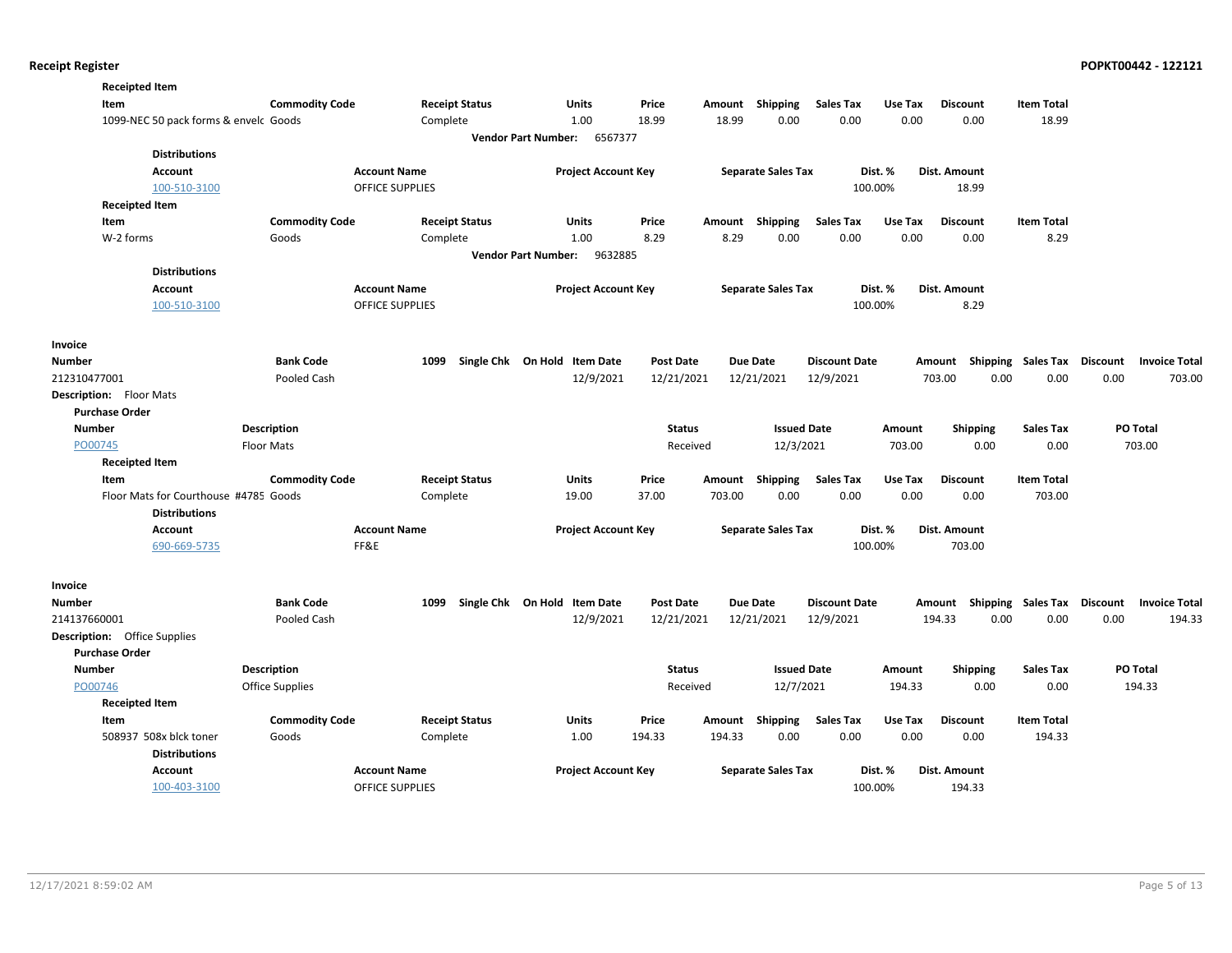| Number<br><b>Bank Code</b><br>1099<br>Single Chk On Hold Item Date<br><b>Post Date</b><br><b>Due Date</b><br><b>Discount Date</b><br>Amount Shipping Sales Tax<br>Discount<br><b>Invoice Total</b><br>12/9/2021<br>12/21/2021<br>12/21/2021<br>12/9/2021<br>0.00<br>0.00<br>0.00<br>268.54<br>Pooled Cash<br>268.54<br><b>Description:</b> Office Supplies<br><b>Purchase Order</b><br><b>Description</b><br><b>Status</b><br><b>Issued Date</b><br><b>Shipping</b><br>PO Total<br><b>Number</b><br>Amount<br><b>Sales Tax</b><br>12/7/2021<br>PO00746<br><b>Office Supplies</b><br>268.54<br>0.00<br>0.00<br>268.54<br>Received<br><b>Receipted Item</b><br>Item<br><b>Commodity Code</b><br><b>Receipt Status</b><br><b>Units</b><br>Price<br>Shipping<br><b>Sales Tax</b><br>Use Tax<br><b>Item Total</b><br>Amount<br><b>Discount</b><br>0.00<br>0.00<br>0.00<br>1.00<br>268.54<br>268.54<br>0.00<br>268.54<br>508953 Cyan toner<br>Goods<br>Complete<br><b>Distributions</b><br><b>Account</b><br><b>Account Name</b><br><b>Project Account Key</b><br><b>Separate Sales Tax</b><br>Dist. %<br>Dist. Amount<br>100-403-3100<br><b>OFFICE SUPPLIES</b><br>100.00%<br>268.54<br>Invoice<br><b>Bank Code</b><br>Single Chk On Hold Item Date<br><b>Post Date</b><br><b>Due Date</b><br><b>Discount Date</b><br>Amount Shipping Sales Tax Discount<br>Number<br>1099<br><b>Invoice Total</b><br>0.00<br>Pooled Cash<br>12/9/2021<br>12/21/2021<br>12/21/2021<br>12/9/2021<br>720.67<br>0.00<br>0.00<br>720.67<br>Description: Office Supplies<br><b>Purchase Order</b><br><b>Number</b><br>Description<br><b>Status</b><br><b>Issued Date</b><br><b>Shipping</b><br><b>Sales Tax</b><br>PO Total<br>Amount<br>PO00746<br>12/7/2021<br>0.00<br>720.67<br>Office Supplies<br>Received<br>720.67<br>0.00<br><b>Receipted Item</b><br><b>Commodity Code</b><br><b>Sales Tax</b><br><b>Item Total</b><br>Item<br><b>Receipt Status</b><br>Units<br>Price<br>Amount Shipping<br>Use Tax<br><b>Discount</b><br>1.00<br>268.54<br>268.54<br>0.00<br>0.00<br>0.00<br>0.00<br>268.54<br>509039 yellow CF362X<br>Goods<br>Complete<br><b>Distributions</b><br><b>Account Name</b><br><b>Project Account Key</b><br><b>Separate Sales Tax</b><br>Dist. %<br>Dist. Amount<br><b>Account</b><br>100-403-3100<br><b>OFFICE SUPPLIES</b><br>100.00%<br>268.54<br><b>Receipted Item</b><br><b>Commodity Code</b><br><b>Receipt Status</b><br>Units<br>Price<br>Amount Shipping<br><b>Sales Tax</b><br>Use Tax<br><b>Discount</b><br><b>Item Total</b><br>Item<br>1.00<br>268.54<br>268.54<br>0.00<br>0.00<br>0.00<br>268.54<br>509123 magenta toner<br>Goods<br>Complete<br>0.00<br><b>Distributions</b><br><b>Account</b><br><b>Account Name</b><br><b>Project Account Key</b><br><b>Separate Sales Tax</b><br>Dist. %<br>Dist. Amount<br>100-403-3100<br><b>OFFICE SUPPLIES</b><br>100.00%<br>268.54<br><b>Receipted Item</b><br><b>Commodity Code</b><br><b>Receipt Status</b><br>Amount Shipping<br><b>Sales Tax</b><br>Use Tax<br><b>Item Total</b><br>Item<br>Units<br>Price<br><b>Discount</b><br>5263221 calendar<br>Goods<br>Complete<br>1.00<br>10.95<br>10.95<br>0.00<br>0.00<br>0.00<br>0.00<br>10.95<br><b>Distributions</b><br>Dist. %<br><b>Account</b><br><b>Account Name</b><br><b>Project Account Key</b><br><b>Separate Sales Tax</b><br>Dist. Amount<br>100-403-3100<br>OFFICE SUPPLIES<br>100.00%<br>10.95<br><b>Receipted Item</b><br>Item<br><b>Commodity Code</b><br><b>Receipt Status</b><br>Units<br>Price<br>Amount Shipping<br><b>Sales Tax</b><br>Use Tax<br><b>Discount</b><br><b>Item Total</b><br>0.00<br>6.00<br>2.60<br>15.60<br>0.00<br>0.00<br>0.00<br>15.60<br>987172 paper mate correction<br>Goods<br>Complete<br><b>Distributions</b><br><b>Project Account Key</b><br><b>Account</b><br><b>Account Name</b><br><b>Separate Sales Tax</b><br>Dist. %<br>Dist. Amount<br>100-403-3100<br><b>OFFICE SUPPLIES</b><br>100.00%<br>15.60 | Invoice      |  |  |  |  |  |  |  |
|------------------------------------------------------------------------------------------------------------------------------------------------------------------------------------------------------------------------------------------------------------------------------------------------------------------------------------------------------------------------------------------------------------------------------------------------------------------------------------------------------------------------------------------------------------------------------------------------------------------------------------------------------------------------------------------------------------------------------------------------------------------------------------------------------------------------------------------------------------------------------------------------------------------------------------------------------------------------------------------------------------------------------------------------------------------------------------------------------------------------------------------------------------------------------------------------------------------------------------------------------------------------------------------------------------------------------------------------------------------------------------------------------------------------------------------------------------------------------------------------------------------------------------------------------------------------------------------------------------------------------------------------------------------------------------------------------------------------------------------------------------------------------------------------------------------------------------------------------------------------------------------------------------------------------------------------------------------------------------------------------------------------------------------------------------------------------------------------------------------------------------------------------------------------------------------------------------------------------------------------------------------------------------------------------------------------------------------------------------------------------------------------------------------------------------------------------------------------------------------------------------------------------------------------------------------------------------------------------------------------------------------------------------------------------------------------------------------------------------------------------------------------------------------------------------------------------------------------------------------------------------------------------------------------------------------------------------------------------------------------------------------------------------------------------------------------------------------------------------------------------------------------------------------------------------------------------------------------------------------------------------------------------------------------------------------------------------------------------------------------------------------------------------------------------------------------------------------------------------------------------------------------------------------------------------------------------------------------------------------------------------------------------------------------------------------------------------------------------------------------------------------------------------------------------------------------------------------------------------------------------------------------------------------------------------------------------------|--------------|--|--|--|--|--|--|--|
|                                                                                                                                                                                                                                                                                                                                                                                                                                                                                                                                                                                                                                                                                                                                                                                                                                                                                                                                                                                                                                                                                                                                                                                                                                                                                                                                                                                                                                                                                                                                                                                                                                                                                                                                                                                                                                                                                                                                                                                                                                                                                                                                                                                                                                                                                                                                                                                                                                                                                                                                                                                                                                                                                                                                                                                                                                                                                                                                                                                                                                                                                                                                                                                                                                                                                                                                                                                                                                                                                                                                                                                                                                                                                                                                                                                                                                                                                                                                                            |              |  |  |  |  |  |  |  |
|                                                                                                                                                                                                                                                                                                                                                                                                                                                                                                                                                                                                                                                                                                                                                                                                                                                                                                                                                                                                                                                                                                                                                                                                                                                                                                                                                                                                                                                                                                                                                                                                                                                                                                                                                                                                                                                                                                                                                                                                                                                                                                                                                                                                                                                                                                                                                                                                                                                                                                                                                                                                                                                                                                                                                                                                                                                                                                                                                                                                                                                                                                                                                                                                                                                                                                                                                                                                                                                                                                                                                                                                                                                                                                                                                                                                                                                                                                                                                            | 214139515001 |  |  |  |  |  |  |  |
|                                                                                                                                                                                                                                                                                                                                                                                                                                                                                                                                                                                                                                                                                                                                                                                                                                                                                                                                                                                                                                                                                                                                                                                                                                                                                                                                                                                                                                                                                                                                                                                                                                                                                                                                                                                                                                                                                                                                                                                                                                                                                                                                                                                                                                                                                                                                                                                                                                                                                                                                                                                                                                                                                                                                                                                                                                                                                                                                                                                                                                                                                                                                                                                                                                                                                                                                                                                                                                                                                                                                                                                                                                                                                                                                                                                                                                                                                                                                                            |              |  |  |  |  |  |  |  |
|                                                                                                                                                                                                                                                                                                                                                                                                                                                                                                                                                                                                                                                                                                                                                                                                                                                                                                                                                                                                                                                                                                                                                                                                                                                                                                                                                                                                                                                                                                                                                                                                                                                                                                                                                                                                                                                                                                                                                                                                                                                                                                                                                                                                                                                                                                                                                                                                                                                                                                                                                                                                                                                                                                                                                                                                                                                                                                                                                                                                                                                                                                                                                                                                                                                                                                                                                                                                                                                                                                                                                                                                                                                                                                                                                                                                                                                                                                                                                            |              |  |  |  |  |  |  |  |
|                                                                                                                                                                                                                                                                                                                                                                                                                                                                                                                                                                                                                                                                                                                                                                                                                                                                                                                                                                                                                                                                                                                                                                                                                                                                                                                                                                                                                                                                                                                                                                                                                                                                                                                                                                                                                                                                                                                                                                                                                                                                                                                                                                                                                                                                                                                                                                                                                                                                                                                                                                                                                                                                                                                                                                                                                                                                                                                                                                                                                                                                                                                                                                                                                                                                                                                                                                                                                                                                                                                                                                                                                                                                                                                                                                                                                                                                                                                                                            |              |  |  |  |  |  |  |  |
|                                                                                                                                                                                                                                                                                                                                                                                                                                                                                                                                                                                                                                                                                                                                                                                                                                                                                                                                                                                                                                                                                                                                                                                                                                                                                                                                                                                                                                                                                                                                                                                                                                                                                                                                                                                                                                                                                                                                                                                                                                                                                                                                                                                                                                                                                                                                                                                                                                                                                                                                                                                                                                                                                                                                                                                                                                                                                                                                                                                                                                                                                                                                                                                                                                                                                                                                                                                                                                                                                                                                                                                                                                                                                                                                                                                                                                                                                                                                                            |              |  |  |  |  |  |  |  |
|                                                                                                                                                                                                                                                                                                                                                                                                                                                                                                                                                                                                                                                                                                                                                                                                                                                                                                                                                                                                                                                                                                                                                                                                                                                                                                                                                                                                                                                                                                                                                                                                                                                                                                                                                                                                                                                                                                                                                                                                                                                                                                                                                                                                                                                                                                                                                                                                                                                                                                                                                                                                                                                                                                                                                                                                                                                                                                                                                                                                                                                                                                                                                                                                                                                                                                                                                                                                                                                                                                                                                                                                                                                                                                                                                                                                                                                                                                                                                            |              |  |  |  |  |  |  |  |
|                                                                                                                                                                                                                                                                                                                                                                                                                                                                                                                                                                                                                                                                                                                                                                                                                                                                                                                                                                                                                                                                                                                                                                                                                                                                                                                                                                                                                                                                                                                                                                                                                                                                                                                                                                                                                                                                                                                                                                                                                                                                                                                                                                                                                                                                                                                                                                                                                                                                                                                                                                                                                                                                                                                                                                                                                                                                                                                                                                                                                                                                                                                                                                                                                                                                                                                                                                                                                                                                                                                                                                                                                                                                                                                                                                                                                                                                                                                                                            |              |  |  |  |  |  |  |  |
|                                                                                                                                                                                                                                                                                                                                                                                                                                                                                                                                                                                                                                                                                                                                                                                                                                                                                                                                                                                                                                                                                                                                                                                                                                                                                                                                                                                                                                                                                                                                                                                                                                                                                                                                                                                                                                                                                                                                                                                                                                                                                                                                                                                                                                                                                                                                                                                                                                                                                                                                                                                                                                                                                                                                                                                                                                                                                                                                                                                                                                                                                                                                                                                                                                                                                                                                                                                                                                                                                                                                                                                                                                                                                                                                                                                                                                                                                                                                                            |              |  |  |  |  |  |  |  |
|                                                                                                                                                                                                                                                                                                                                                                                                                                                                                                                                                                                                                                                                                                                                                                                                                                                                                                                                                                                                                                                                                                                                                                                                                                                                                                                                                                                                                                                                                                                                                                                                                                                                                                                                                                                                                                                                                                                                                                                                                                                                                                                                                                                                                                                                                                                                                                                                                                                                                                                                                                                                                                                                                                                                                                                                                                                                                                                                                                                                                                                                                                                                                                                                                                                                                                                                                                                                                                                                                                                                                                                                                                                                                                                                                                                                                                                                                                                                                            |              |  |  |  |  |  |  |  |
|                                                                                                                                                                                                                                                                                                                                                                                                                                                                                                                                                                                                                                                                                                                                                                                                                                                                                                                                                                                                                                                                                                                                                                                                                                                                                                                                                                                                                                                                                                                                                                                                                                                                                                                                                                                                                                                                                                                                                                                                                                                                                                                                                                                                                                                                                                                                                                                                                                                                                                                                                                                                                                                                                                                                                                                                                                                                                                                                                                                                                                                                                                                                                                                                                                                                                                                                                                                                                                                                                                                                                                                                                                                                                                                                                                                                                                                                                                                                                            |              |  |  |  |  |  |  |  |
|                                                                                                                                                                                                                                                                                                                                                                                                                                                                                                                                                                                                                                                                                                                                                                                                                                                                                                                                                                                                                                                                                                                                                                                                                                                                                                                                                                                                                                                                                                                                                                                                                                                                                                                                                                                                                                                                                                                                                                                                                                                                                                                                                                                                                                                                                                                                                                                                                                                                                                                                                                                                                                                                                                                                                                                                                                                                                                                                                                                                                                                                                                                                                                                                                                                                                                                                                                                                                                                                                                                                                                                                                                                                                                                                                                                                                                                                                                                                                            |              |  |  |  |  |  |  |  |
|                                                                                                                                                                                                                                                                                                                                                                                                                                                                                                                                                                                                                                                                                                                                                                                                                                                                                                                                                                                                                                                                                                                                                                                                                                                                                                                                                                                                                                                                                                                                                                                                                                                                                                                                                                                                                                                                                                                                                                                                                                                                                                                                                                                                                                                                                                                                                                                                                                                                                                                                                                                                                                                                                                                                                                                                                                                                                                                                                                                                                                                                                                                                                                                                                                                                                                                                                                                                                                                                                                                                                                                                                                                                                                                                                                                                                                                                                                                                                            |              |  |  |  |  |  |  |  |
|                                                                                                                                                                                                                                                                                                                                                                                                                                                                                                                                                                                                                                                                                                                                                                                                                                                                                                                                                                                                                                                                                                                                                                                                                                                                                                                                                                                                                                                                                                                                                                                                                                                                                                                                                                                                                                                                                                                                                                                                                                                                                                                                                                                                                                                                                                                                                                                                                                                                                                                                                                                                                                                                                                                                                                                                                                                                                                                                                                                                                                                                                                                                                                                                                                                                                                                                                                                                                                                                                                                                                                                                                                                                                                                                                                                                                                                                                                                                                            |              |  |  |  |  |  |  |  |
|                                                                                                                                                                                                                                                                                                                                                                                                                                                                                                                                                                                                                                                                                                                                                                                                                                                                                                                                                                                                                                                                                                                                                                                                                                                                                                                                                                                                                                                                                                                                                                                                                                                                                                                                                                                                                                                                                                                                                                                                                                                                                                                                                                                                                                                                                                                                                                                                                                                                                                                                                                                                                                                                                                                                                                                                                                                                                                                                                                                                                                                                                                                                                                                                                                                                                                                                                                                                                                                                                                                                                                                                                                                                                                                                                                                                                                                                                                                                                            | 214139518001 |  |  |  |  |  |  |  |
|                                                                                                                                                                                                                                                                                                                                                                                                                                                                                                                                                                                                                                                                                                                                                                                                                                                                                                                                                                                                                                                                                                                                                                                                                                                                                                                                                                                                                                                                                                                                                                                                                                                                                                                                                                                                                                                                                                                                                                                                                                                                                                                                                                                                                                                                                                                                                                                                                                                                                                                                                                                                                                                                                                                                                                                                                                                                                                                                                                                                                                                                                                                                                                                                                                                                                                                                                                                                                                                                                                                                                                                                                                                                                                                                                                                                                                                                                                                                                            |              |  |  |  |  |  |  |  |
|                                                                                                                                                                                                                                                                                                                                                                                                                                                                                                                                                                                                                                                                                                                                                                                                                                                                                                                                                                                                                                                                                                                                                                                                                                                                                                                                                                                                                                                                                                                                                                                                                                                                                                                                                                                                                                                                                                                                                                                                                                                                                                                                                                                                                                                                                                                                                                                                                                                                                                                                                                                                                                                                                                                                                                                                                                                                                                                                                                                                                                                                                                                                                                                                                                                                                                                                                                                                                                                                                                                                                                                                                                                                                                                                                                                                                                                                                                                                                            |              |  |  |  |  |  |  |  |
|                                                                                                                                                                                                                                                                                                                                                                                                                                                                                                                                                                                                                                                                                                                                                                                                                                                                                                                                                                                                                                                                                                                                                                                                                                                                                                                                                                                                                                                                                                                                                                                                                                                                                                                                                                                                                                                                                                                                                                                                                                                                                                                                                                                                                                                                                                                                                                                                                                                                                                                                                                                                                                                                                                                                                                                                                                                                                                                                                                                                                                                                                                                                                                                                                                                                                                                                                                                                                                                                                                                                                                                                                                                                                                                                                                                                                                                                                                                                                            |              |  |  |  |  |  |  |  |
|                                                                                                                                                                                                                                                                                                                                                                                                                                                                                                                                                                                                                                                                                                                                                                                                                                                                                                                                                                                                                                                                                                                                                                                                                                                                                                                                                                                                                                                                                                                                                                                                                                                                                                                                                                                                                                                                                                                                                                                                                                                                                                                                                                                                                                                                                                                                                                                                                                                                                                                                                                                                                                                                                                                                                                                                                                                                                                                                                                                                                                                                                                                                                                                                                                                                                                                                                                                                                                                                                                                                                                                                                                                                                                                                                                                                                                                                                                                                                            |              |  |  |  |  |  |  |  |
|                                                                                                                                                                                                                                                                                                                                                                                                                                                                                                                                                                                                                                                                                                                                                                                                                                                                                                                                                                                                                                                                                                                                                                                                                                                                                                                                                                                                                                                                                                                                                                                                                                                                                                                                                                                                                                                                                                                                                                                                                                                                                                                                                                                                                                                                                                                                                                                                                                                                                                                                                                                                                                                                                                                                                                                                                                                                                                                                                                                                                                                                                                                                                                                                                                                                                                                                                                                                                                                                                                                                                                                                                                                                                                                                                                                                                                                                                                                                                            |              |  |  |  |  |  |  |  |
|                                                                                                                                                                                                                                                                                                                                                                                                                                                                                                                                                                                                                                                                                                                                                                                                                                                                                                                                                                                                                                                                                                                                                                                                                                                                                                                                                                                                                                                                                                                                                                                                                                                                                                                                                                                                                                                                                                                                                                                                                                                                                                                                                                                                                                                                                                                                                                                                                                                                                                                                                                                                                                                                                                                                                                                                                                                                                                                                                                                                                                                                                                                                                                                                                                                                                                                                                                                                                                                                                                                                                                                                                                                                                                                                                                                                                                                                                                                                                            |              |  |  |  |  |  |  |  |
|                                                                                                                                                                                                                                                                                                                                                                                                                                                                                                                                                                                                                                                                                                                                                                                                                                                                                                                                                                                                                                                                                                                                                                                                                                                                                                                                                                                                                                                                                                                                                                                                                                                                                                                                                                                                                                                                                                                                                                                                                                                                                                                                                                                                                                                                                                                                                                                                                                                                                                                                                                                                                                                                                                                                                                                                                                                                                                                                                                                                                                                                                                                                                                                                                                                                                                                                                                                                                                                                                                                                                                                                                                                                                                                                                                                                                                                                                                                                                            |              |  |  |  |  |  |  |  |
|                                                                                                                                                                                                                                                                                                                                                                                                                                                                                                                                                                                                                                                                                                                                                                                                                                                                                                                                                                                                                                                                                                                                                                                                                                                                                                                                                                                                                                                                                                                                                                                                                                                                                                                                                                                                                                                                                                                                                                                                                                                                                                                                                                                                                                                                                                                                                                                                                                                                                                                                                                                                                                                                                                                                                                                                                                                                                                                                                                                                                                                                                                                                                                                                                                                                                                                                                                                                                                                                                                                                                                                                                                                                                                                                                                                                                                                                                                                                                            |              |  |  |  |  |  |  |  |
|                                                                                                                                                                                                                                                                                                                                                                                                                                                                                                                                                                                                                                                                                                                                                                                                                                                                                                                                                                                                                                                                                                                                                                                                                                                                                                                                                                                                                                                                                                                                                                                                                                                                                                                                                                                                                                                                                                                                                                                                                                                                                                                                                                                                                                                                                                                                                                                                                                                                                                                                                                                                                                                                                                                                                                                                                                                                                                                                                                                                                                                                                                                                                                                                                                                                                                                                                                                                                                                                                                                                                                                                                                                                                                                                                                                                                                                                                                                                                            |              |  |  |  |  |  |  |  |
|                                                                                                                                                                                                                                                                                                                                                                                                                                                                                                                                                                                                                                                                                                                                                                                                                                                                                                                                                                                                                                                                                                                                                                                                                                                                                                                                                                                                                                                                                                                                                                                                                                                                                                                                                                                                                                                                                                                                                                                                                                                                                                                                                                                                                                                                                                                                                                                                                                                                                                                                                                                                                                                                                                                                                                                                                                                                                                                                                                                                                                                                                                                                                                                                                                                                                                                                                                                                                                                                                                                                                                                                                                                                                                                                                                                                                                                                                                                                                            |              |  |  |  |  |  |  |  |
|                                                                                                                                                                                                                                                                                                                                                                                                                                                                                                                                                                                                                                                                                                                                                                                                                                                                                                                                                                                                                                                                                                                                                                                                                                                                                                                                                                                                                                                                                                                                                                                                                                                                                                                                                                                                                                                                                                                                                                                                                                                                                                                                                                                                                                                                                                                                                                                                                                                                                                                                                                                                                                                                                                                                                                                                                                                                                                                                                                                                                                                                                                                                                                                                                                                                                                                                                                                                                                                                                                                                                                                                                                                                                                                                                                                                                                                                                                                                                            |              |  |  |  |  |  |  |  |
|                                                                                                                                                                                                                                                                                                                                                                                                                                                                                                                                                                                                                                                                                                                                                                                                                                                                                                                                                                                                                                                                                                                                                                                                                                                                                                                                                                                                                                                                                                                                                                                                                                                                                                                                                                                                                                                                                                                                                                                                                                                                                                                                                                                                                                                                                                                                                                                                                                                                                                                                                                                                                                                                                                                                                                                                                                                                                                                                                                                                                                                                                                                                                                                                                                                                                                                                                                                                                                                                                                                                                                                                                                                                                                                                                                                                                                                                                                                                                            |              |  |  |  |  |  |  |  |
|                                                                                                                                                                                                                                                                                                                                                                                                                                                                                                                                                                                                                                                                                                                                                                                                                                                                                                                                                                                                                                                                                                                                                                                                                                                                                                                                                                                                                                                                                                                                                                                                                                                                                                                                                                                                                                                                                                                                                                                                                                                                                                                                                                                                                                                                                                                                                                                                                                                                                                                                                                                                                                                                                                                                                                                                                                                                                                                                                                                                                                                                                                                                                                                                                                                                                                                                                                                                                                                                                                                                                                                                                                                                                                                                                                                                                                                                                                                                                            |              |  |  |  |  |  |  |  |
|                                                                                                                                                                                                                                                                                                                                                                                                                                                                                                                                                                                                                                                                                                                                                                                                                                                                                                                                                                                                                                                                                                                                                                                                                                                                                                                                                                                                                                                                                                                                                                                                                                                                                                                                                                                                                                                                                                                                                                                                                                                                                                                                                                                                                                                                                                                                                                                                                                                                                                                                                                                                                                                                                                                                                                                                                                                                                                                                                                                                                                                                                                                                                                                                                                                                                                                                                                                                                                                                                                                                                                                                                                                                                                                                                                                                                                                                                                                                                            |              |  |  |  |  |  |  |  |
|                                                                                                                                                                                                                                                                                                                                                                                                                                                                                                                                                                                                                                                                                                                                                                                                                                                                                                                                                                                                                                                                                                                                                                                                                                                                                                                                                                                                                                                                                                                                                                                                                                                                                                                                                                                                                                                                                                                                                                                                                                                                                                                                                                                                                                                                                                                                                                                                                                                                                                                                                                                                                                                                                                                                                                                                                                                                                                                                                                                                                                                                                                                                                                                                                                                                                                                                                                                                                                                                                                                                                                                                                                                                                                                                                                                                                                                                                                                                                            |              |  |  |  |  |  |  |  |
|                                                                                                                                                                                                                                                                                                                                                                                                                                                                                                                                                                                                                                                                                                                                                                                                                                                                                                                                                                                                                                                                                                                                                                                                                                                                                                                                                                                                                                                                                                                                                                                                                                                                                                                                                                                                                                                                                                                                                                                                                                                                                                                                                                                                                                                                                                                                                                                                                                                                                                                                                                                                                                                                                                                                                                                                                                                                                                                                                                                                                                                                                                                                                                                                                                                                                                                                                                                                                                                                                                                                                                                                                                                                                                                                                                                                                                                                                                                                                            |              |  |  |  |  |  |  |  |
|                                                                                                                                                                                                                                                                                                                                                                                                                                                                                                                                                                                                                                                                                                                                                                                                                                                                                                                                                                                                                                                                                                                                                                                                                                                                                                                                                                                                                                                                                                                                                                                                                                                                                                                                                                                                                                                                                                                                                                                                                                                                                                                                                                                                                                                                                                                                                                                                                                                                                                                                                                                                                                                                                                                                                                                                                                                                                                                                                                                                                                                                                                                                                                                                                                                                                                                                                                                                                                                                                                                                                                                                                                                                                                                                                                                                                                                                                                                                                            |              |  |  |  |  |  |  |  |
|                                                                                                                                                                                                                                                                                                                                                                                                                                                                                                                                                                                                                                                                                                                                                                                                                                                                                                                                                                                                                                                                                                                                                                                                                                                                                                                                                                                                                                                                                                                                                                                                                                                                                                                                                                                                                                                                                                                                                                                                                                                                                                                                                                                                                                                                                                                                                                                                                                                                                                                                                                                                                                                                                                                                                                                                                                                                                                                                                                                                                                                                                                                                                                                                                                                                                                                                                                                                                                                                                                                                                                                                                                                                                                                                                                                                                                                                                                                                                            |              |  |  |  |  |  |  |  |
|                                                                                                                                                                                                                                                                                                                                                                                                                                                                                                                                                                                                                                                                                                                                                                                                                                                                                                                                                                                                                                                                                                                                                                                                                                                                                                                                                                                                                                                                                                                                                                                                                                                                                                                                                                                                                                                                                                                                                                                                                                                                                                                                                                                                                                                                                                                                                                                                                                                                                                                                                                                                                                                                                                                                                                                                                                                                                                                                                                                                                                                                                                                                                                                                                                                                                                                                                                                                                                                                                                                                                                                                                                                                                                                                                                                                                                                                                                                                                            |              |  |  |  |  |  |  |  |
|                                                                                                                                                                                                                                                                                                                                                                                                                                                                                                                                                                                                                                                                                                                                                                                                                                                                                                                                                                                                                                                                                                                                                                                                                                                                                                                                                                                                                                                                                                                                                                                                                                                                                                                                                                                                                                                                                                                                                                                                                                                                                                                                                                                                                                                                                                                                                                                                                                                                                                                                                                                                                                                                                                                                                                                                                                                                                                                                                                                                                                                                                                                                                                                                                                                                                                                                                                                                                                                                                                                                                                                                                                                                                                                                                                                                                                                                                                                                                            |              |  |  |  |  |  |  |  |
|                                                                                                                                                                                                                                                                                                                                                                                                                                                                                                                                                                                                                                                                                                                                                                                                                                                                                                                                                                                                                                                                                                                                                                                                                                                                                                                                                                                                                                                                                                                                                                                                                                                                                                                                                                                                                                                                                                                                                                                                                                                                                                                                                                                                                                                                                                                                                                                                                                                                                                                                                                                                                                                                                                                                                                                                                                                                                                                                                                                                                                                                                                                                                                                                                                                                                                                                                                                                                                                                                                                                                                                                                                                                                                                                                                                                                                                                                                                                                            |              |  |  |  |  |  |  |  |
|                                                                                                                                                                                                                                                                                                                                                                                                                                                                                                                                                                                                                                                                                                                                                                                                                                                                                                                                                                                                                                                                                                                                                                                                                                                                                                                                                                                                                                                                                                                                                                                                                                                                                                                                                                                                                                                                                                                                                                                                                                                                                                                                                                                                                                                                                                                                                                                                                                                                                                                                                                                                                                                                                                                                                                                                                                                                                                                                                                                                                                                                                                                                                                                                                                                                                                                                                                                                                                                                                                                                                                                                                                                                                                                                                                                                                                                                                                                                                            |              |  |  |  |  |  |  |  |
|                                                                                                                                                                                                                                                                                                                                                                                                                                                                                                                                                                                                                                                                                                                                                                                                                                                                                                                                                                                                                                                                                                                                                                                                                                                                                                                                                                                                                                                                                                                                                                                                                                                                                                                                                                                                                                                                                                                                                                                                                                                                                                                                                                                                                                                                                                                                                                                                                                                                                                                                                                                                                                                                                                                                                                                                                                                                                                                                                                                                                                                                                                                                                                                                                                                                                                                                                                                                                                                                                                                                                                                                                                                                                                                                                                                                                                                                                                                                                            |              |  |  |  |  |  |  |  |
|                                                                                                                                                                                                                                                                                                                                                                                                                                                                                                                                                                                                                                                                                                                                                                                                                                                                                                                                                                                                                                                                                                                                                                                                                                                                                                                                                                                                                                                                                                                                                                                                                                                                                                                                                                                                                                                                                                                                                                                                                                                                                                                                                                                                                                                                                                                                                                                                                                                                                                                                                                                                                                                                                                                                                                                                                                                                                                                                                                                                                                                                                                                                                                                                                                                                                                                                                                                                                                                                                                                                                                                                                                                                                                                                                                                                                                                                                                                                                            |              |  |  |  |  |  |  |  |
|                                                                                                                                                                                                                                                                                                                                                                                                                                                                                                                                                                                                                                                                                                                                                                                                                                                                                                                                                                                                                                                                                                                                                                                                                                                                                                                                                                                                                                                                                                                                                                                                                                                                                                                                                                                                                                                                                                                                                                                                                                                                                                                                                                                                                                                                                                                                                                                                                                                                                                                                                                                                                                                                                                                                                                                                                                                                                                                                                                                                                                                                                                                                                                                                                                                                                                                                                                                                                                                                                                                                                                                                                                                                                                                                                                                                                                                                                                                                                            |              |  |  |  |  |  |  |  |
|                                                                                                                                                                                                                                                                                                                                                                                                                                                                                                                                                                                                                                                                                                                                                                                                                                                                                                                                                                                                                                                                                                                                                                                                                                                                                                                                                                                                                                                                                                                                                                                                                                                                                                                                                                                                                                                                                                                                                                                                                                                                                                                                                                                                                                                                                                                                                                                                                                                                                                                                                                                                                                                                                                                                                                                                                                                                                                                                                                                                                                                                                                                                                                                                                                                                                                                                                                                                                                                                                                                                                                                                                                                                                                                                                                                                                                                                                                                                                            |              |  |  |  |  |  |  |  |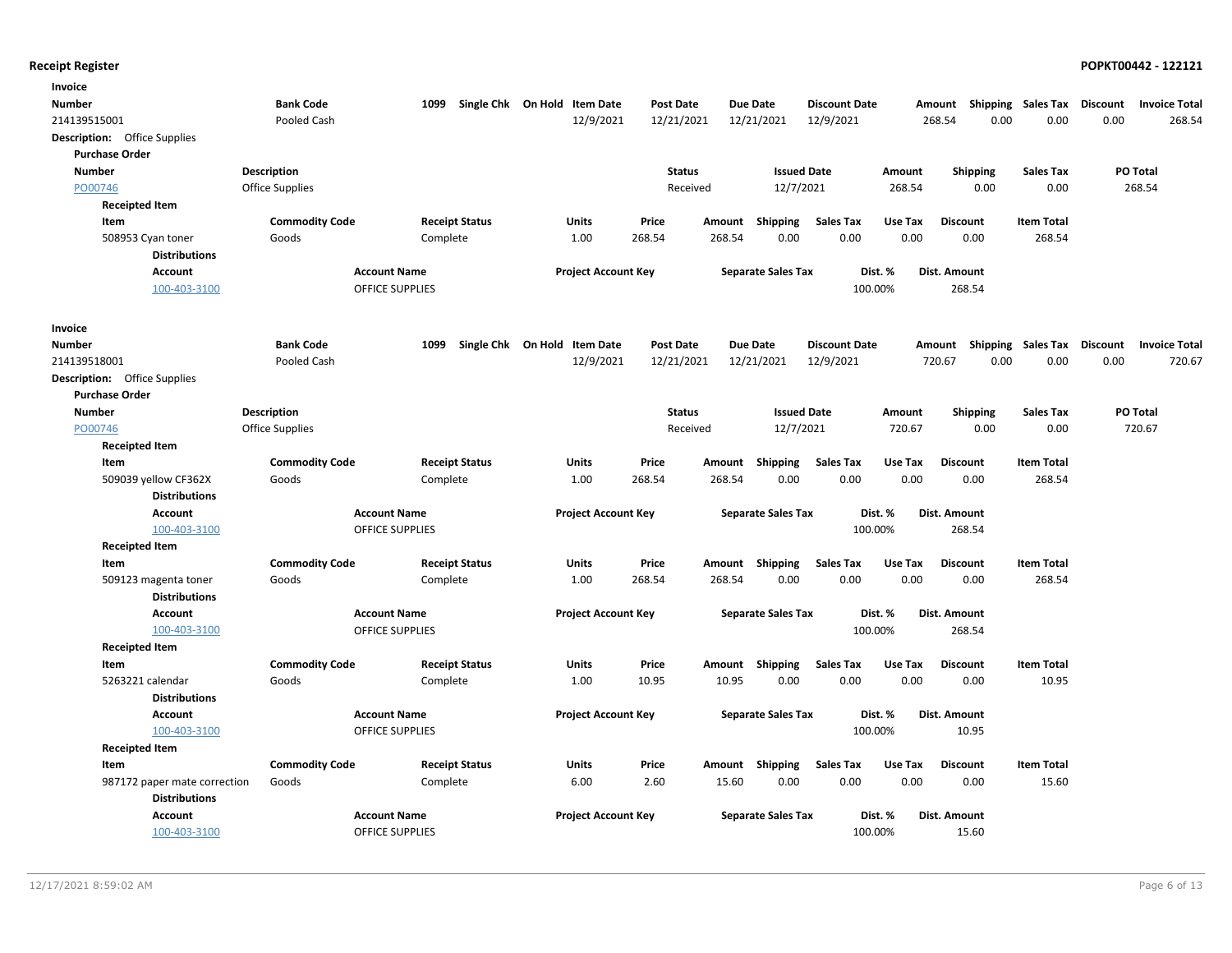| <b>Receipted Item</b>                                    |                        |                        |                                        |                  |        |                           |                      |         |                           |                    |          |                      |
|----------------------------------------------------------|------------------------|------------------------|----------------------------------------|------------------|--------|---------------------------|----------------------|---------|---------------------------|--------------------|----------|----------------------|
| Item                                                     | <b>Commodity Code</b>  | <b>Receipt Status</b>  | Units                                  | Price            | Amount | <b>Shipping</b>           | <b>Sales Tax</b>     | Use Tax | <b>Discount</b>           | <b>Item Total</b>  |          |                      |
| box of paper 347005 letter sized<br><b>Distributions</b> | Goods                  | Complete               | 3.00                                   | 46.35            | 139.05 | 0.00                      | 0.00                 | 0.00    | 0.00                      | 139.05             |          |                      |
| <b>Account</b>                                           |                        | <b>Account Name</b>    | <b>Project Account Key</b>             |                  |        | <b>Separate Sales Tax</b> |                      | Dist. % | Dist. Amount              |                    |          |                      |
| 100-403-3100                                             |                        | <b>OFFICE SUPPLIES</b> |                                        |                  |        |                           |                      | 100.00% | 139.05                    |                    |          |                      |
| <b>Receipted Item</b>                                    |                        |                        |                                        |                  |        |                           |                      |         |                           |                    |          |                      |
| Item                                                     | <b>Commodity Code</b>  | <b>Receipt Status</b>  | Units                                  | Price            | Amount | Shipping                  | <b>Sales Tax</b>     | Use Tax | <b>Discount</b>           | <b>Item Total</b>  |          |                      |
| PM212-28                                                 | Goods                  | Complete               | 1.00                                   | 17.99            | 17.99  | 0.00                      | 0.00                 | 0.00    | 0.00                      | 17.99              |          |                      |
| <b>Distributions</b>                                     |                        |                        |                                        |                  |        |                           |                      |         |                           |                    |          |                      |
| Account                                                  |                        | <b>Account Name</b>    | <b>Project Account Key</b>             |                  |        | <b>Separate Sales Tax</b> |                      | Dist. % | Dist. Amount              |                    |          |                      |
| 100-403-3100                                             |                        | <b>OFFICE SUPPLIES</b> |                                        |                  |        |                           |                      | 100.00% | 17.99                     |                    |          |                      |
|                                                          |                        |                        |                                        |                  |        |                           |                      |         |                           |                    |          |                      |
| Invoice                                                  |                        |                        |                                        |                  |        |                           |                      |         |                           |                    |          |                      |
| Number                                                   | <b>Bank Code</b>       | 1099                   | Single Chk On Hold<br><b>Item Date</b> | <b>Post Date</b> |        | <b>Due Date</b>           | <b>Discount Date</b> |         | Amount Shipping Sales Tax |                    | Discount | <b>Invoice Total</b> |
| 214917257001                                             | Pooled Cash            |                        | 12/10/2021                             | 12/21/2021       |        | 12/21/2021                | 12/10/2021           |         | 120.15<br>0.00            | 0.00               | 0.00     | 120.15               |
| Description: PCT 3 Toner                                 |                        |                        |                                        |                  |        |                           |                      |         |                           |                    |          |                      |
| <b>Purchase Order</b>                                    |                        |                        |                                        |                  |        |                           |                      |         |                           |                    |          |                      |
| <b>Number</b>                                            | Description            |                        |                                        | <b>Status</b>    |        | <b>Issued Date</b>        |                      | Amount  | Shipping                  | <b>Sales Tax</b>   |          | PO Total             |
| PO00750                                                  | PCT 3 Toner            |                        |                                        | Received         |        | 12/9/2021                 |                      | 105.99  | 0.00                      | 0.00               |          | 105.99               |
| <b>Receipted Item</b>                                    |                        |                        |                                        |                  |        |                           |                      |         |                           |                    |          |                      |
| Item                                                     | <b>Commodity Code</b>  | <b>Receipt Status</b>  | Units                                  | Price            | Amount | Shipping                  | <b>Sales Tax</b>     | Use Tax | <b>Discount</b>           | <b>Item Total</b>  |          |                      |
| 58A HP Toner                                             | Goods                  | Complete               | 1.00                                   | 105.99           | 105.99 | 0.00                      | 0.00                 | 0.00    | 0.00                      | 105.99             |          |                      |
| <b>Distributions</b>                                     |                        |                        |                                        |                  |        |                           |                      |         |                           |                    |          |                      |
| Account                                                  |                        | <b>Account Name</b>    | <b>Project Account Key</b>             |                  |        | <b>Separate Sales Tax</b> |                      | Dist. % | Dist. Amount              |                    |          |                      |
| 230-623-3100                                             |                        | <b>OFFICE SUPPLIES</b> |                                        |                  |        |                           |                      | 100.00% | 105.99                    |                    |          |                      |
| <b>Purchase Order</b>                                    |                        |                        |                                        |                  |        |                           |                      |         |                           |                    |          |                      |
| <b>Number</b>                                            | <b>Description</b>     |                        |                                        | <b>Status</b>    |        | <b>Issued Date</b>        |                      | Amount  | <b>Shipping</b>           | <b>Sales Tax</b>   |          | PO Total             |
| PO00752                                                  | <b>Office Supplies</b> |                        |                                        | Received         |        | 12/9/2021                 |                      | 14.16   | 0.00                      | 0.00               |          | 14.16                |
| <b>Receipted Item</b>                                    |                        |                        |                                        |                  |        |                           |                      |         |                           |                    |          |                      |
| Item                                                     | <b>Commodity Code</b>  | <b>Receipt Status</b>  | <b>Units</b>                           | Price            | Amount | <b>Shipping</b>           | Sales Tax            | Use Tax | <b>Discount</b>           | <b>Item Total</b>  |          |                      |
| Legal Writing Pads (previously ba Goods                  |                        | Complete               | 1.00                                   | 14.16            | 14.16  | 0.00                      | 0.00                 | 0.00    | 0.00                      | 14.16              |          |                      |
| <b>Distributions</b>                                     |                        |                        |                                        |                  |        |                           |                      |         |                           |                    |          |                      |
| Account                                                  |                        | <b>Account Name</b>    | <b>Project Account Key</b>             |                  |        | <b>Separate Sales Tax</b> |                      | Dist. % | Dist. Amount              |                    |          |                      |
| 160-452-3100                                             |                        | <b>OFFICE SUPPLIES</b> |                                        |                  |        |                           |                      | 100.00% | 14.16                     |                    |          |                      |
|                                                          |                        |                        |                                        |                  |        |                           |                      |         |                           |                    |          |                      |
| <b>Invoice</b>                                           |                        |                        |                                        |                  |        |                           |                      |         |                           |                    |          |                      |
| <b>Number</b>                                            | <b>Bank Code</b>       | 1099                   | Single Chk On Hold Item Date           | <b>Post Date</b> |        | <b>Due Date</b>           | <b>Discount Date</b> |         | Amount                    | Shipping Sales Tax | Discount | <b>Invoice Total</b> |
| 214934047001                                             | Pooled Cash            |                        | 12/2/2021                              | 12/21/2021       |        | 12/21/2021                | 12/2/2021            |         | 296.30<br>0.00            | 0.00               | 0.00     | 296.30               |
| Description: OFFICE SUPPLIES                             |                        |                        |                                        |                  |        |                           |                      |         |                           |                    |          |                      |
| <b>Purchase Order</b>                                    |                        |                        |                                        |                  |        |                           |                      |         |                           |                    |          |                      |
| <b>Number</b>                                            | <b>Description</b>     |                        |                                        | <b>Status</b>    |        | <b>Issued Date</b>        |                      | Amount  | <b>Shipping</b>           | <b>Sales Tax</b>   |          | PO Total             |
| PO00741                                                  | <b>OFFICE SUPPLIES</b> |                        |                                        | Received         |        | 12/2/2021                 |                      | 183.57  | 0.00                      | 0.00               |          | 183.57               |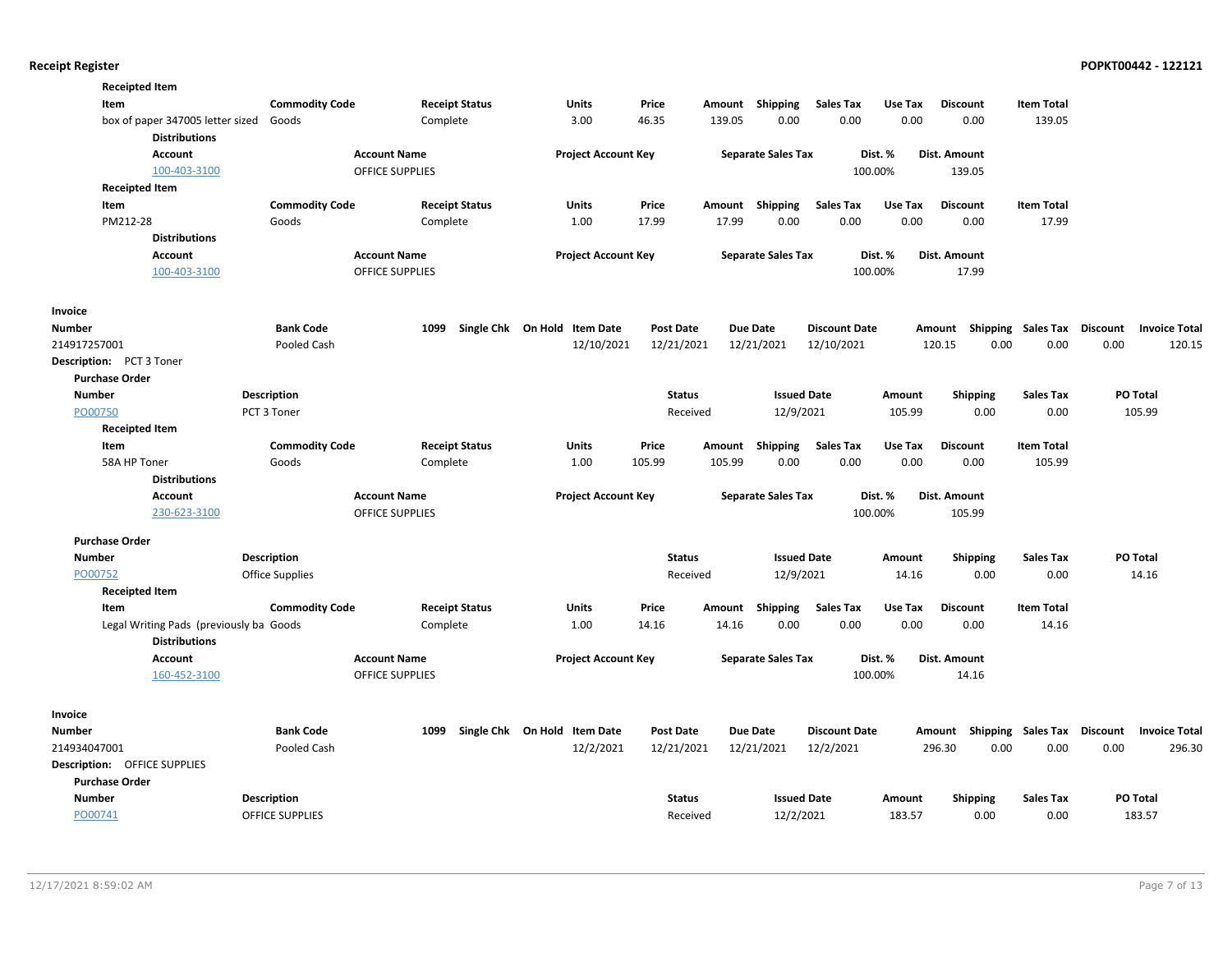| <b>Receipted Item</b>               |                      |                       |                        |                                   |                  |        |                           |                      |         |                                    |                   |                      |
|-------------------------------------|----------------------|-----------------------|------------------------|-----------------------------------|------------------|--------|---------------------------|----------------------|---------|------------------------------------|-------------------|----------------------|
| Item                                |                      | <b>Commodity Code</b> | <b>Receipt Status</b>  | Units                             | Price            | Amount | Shipping                  | <b>Sales Tax</b>     | Use Tax | <b>Discount</b>                    | <b>Item Total</b> |                      |
| CALENDARS                           |                      | Goods                 | Complete               | 2.00                              | 23.19            | 46.38  | 0.00                      | 0.00                 | 0.00    | 0.00                               | 46.38             |                      |
|                                     | <b>Distributions</b> |                       |                        |                                   |                  |        |                           |                      |         |                                    |                   |                      |
|                                     | Account              |                       | <b>Account Name</b>    | <b>Project Account Key</b>        |                  |        | <b>Separate Sales Tax</b> |                      | Dist. % | Dist. Amount                       |                   |                      |
|                                     | 100-456-3100         |                       | OFFICE SUPPLIES        |                                   |                  |        |                           |                      | 100.00% | 46.38                              |                   |                      |
| <b>Receipted Item</b>               |                      |                       |                        |                                   |                  |        |                           |                      |         |                                    |                   |                      |
| Item                                |                      | <b>Commodity Code</b> | <b>Receipt Status</b>  | <b>Units</b>                      | Price            | Amount | Shipping                  | <b>Sales Tax</b>     | Use Tax | <b>Discount</b>                    | <b>Item Total</b> |                      |
| PAPER                               |                      | Goods                 | Complete               | 1.00                              | 41.18            | 41.18  | 0.00                      | 0.00                 | 0.00    | 0.00                               | 41.18             |                      |
|                                     | <b>Distributions</b> |                       |                        |                                   |                  |        |                           |                      |         |                                    |                   |                      |
|                                     | <b>Account</b>       |                       | <b>Account Name</b>    | <b>Project Account Key</b>        |                  |        | <b>Separate Sales Tax</b> |                      | Dist. % | <b>Dist. Amount</b>                |                   |                      |
|                                     | 100-456-3100         |                       | <b>OFFICE SUPPLIES</b> |                                   |                  |        |                           |                      | 100.00% | 41.18                              |                   |                      |
| <b>Receipted Item</b>               |                      |                       |                        |                                   |                  |        |                           |                      |         |                                    |                   |                      |
| Item                                |                      | <b>Commodity Code</b> | <b>Receipt Status</b>  | <b>Units</b>                      | Price            | Amount | Shipping                  | <b>Sales Tax</b>     | Use Tax | <b>Discount</b>                    | <b>Item Total</b> |                      |
| solution                            |                      | Goods                 | Complete               | 2.00                              | 6.50             | 13.00  | 0.00                      | 0.00                 | 0.00    | 0.00                               | 13.00             |                      |
|                                     | <b>Distributions</b> |                       |                        |                                   |                  |        |                           |                      |         |                                    |                   |                      |
|                                     | <b>Account</b>       |                       | <b>Account Name</b>    | <b>Project Account Key</b>        |                  |        | <b>Separate Sales Tax</b> |                      | Dist. % | Dist. Amount                       |                   |                      |
|                                     | 100-456-3100         |                       | <b>OFFICE SUPPLIES</b> |                                   |                  |        |                           |                      | 100.00% | 13.00                              |                   |                      |
| <b>Receipted Item</b>               |                      |                       |                        |                                   |                  |        |                           |                      |         |                                    |                   |                      |
| Item                                |                      | <b>Commodity Code</b> | <b>Receipt Status</b>  | Units                             | Price            | Amount | Shipping                  | <b>Sales Tax</b>     | Use Tax | <b>Discount</b>                    | <b>Item Total</b> |                      |
| <b>TONER 26A</b>                    |                      | Goods                 | Complete               | 1.00                              | 83.01            | 83.01  | 0.00                      | 0.00                 | 0.00    | 0.00                               | 83.01             |                      |
|                                     | <b>Distributions</b> |                       |                        |                                   |                  |        |                           |                      |         |                                    |                   |                      |
|                                     | <b>Account</b>       |                       | <b>Account Name</b>    | <b>Project Account Key</b>        |                  |        | <b>Separate Sales Tax</b> |                      | Dist. % | <b>Dist. Amount</b>                |                   |                      |
|                                     | 100-456-3100         |                       | <b>OFFICE SUPPLIES</b> |                                   |                  |        |                           |                      | 100.00% | 83.01                              |                   |                      |
|                                     |                      |                       |                        |                                   |                  |        |                           |                      |         |                                    |                   |                      |
| <b>Purchase Order</b>               |                      |                       |                        |                                   |                  |        |                           |                      |         |                                    |                   |                      |
| <b>Number</b>                       |                      | <b>Description</b>    |                        |                                   | <b>Status</b>    |        | <b>Issued Date</b>        |                      | Amount  | <b>Shipping</b>                    | <b>Sales Tax</b>  | PO Total             |
| PO00740                             | <b>TONER</b>         |                       |                        |                                   | Received         |        | 12/2/2021                 |                      | 112.73  | 0.00                               | 0.00              | 112.73               |
| <b>Receipted Item</b>               |                      |                       |                        |                                   |                  |        |                           |                      |         |                                    |                   |                      |
| Item                                |                      | <b>Commodity Code</b> | <b>Receipt Status</b>  | Units                             | Price            | Amount | Shipping                  | <b>Sales Tax</b>     | Use Tax | <b>Discount</b>                    | <b>Item Total</b> |                      |
| <b>TONER CARTRIDGE</b>              |                      | Goods                 | Complete               | 1.00                              | 112.73           | 112.73 | 0.00                      | 0.00                 | 0.00    | 0.00                               | 112.73            |                      |
|                                     | <b>Distributions</b> |                       |                        |                                   |                  |        |                           |                      |         |                                    |                   |                      |
|                                     | <b>Account</b>       |                       | <b>Account Name</b>    | <b>Project Account Key</b>        |                  |        | <b>Separate Sales Tax</b> |                      | Dist. % | Dist. Amount                       |                   |                      |
|                                     | 100-405-3100         |                       | <b>OFFICE SUPPLIES</b> |                                   |                  |        |                           |                      | 100.00% | 112.73                             |                   |                      |
| Invoice                             |                      |                       |                        |                                   |                  |        |                           |                      |         |                                    |                   |                      |
| <b>Number</b>                       |                      | <b>Bank Code</b>      |                        | 1099 Single Chk On Hold Item Date | <b>Post Date</b> |        | <b>Due Date</b>           | <b>Discount Date</b> |         | Amount Shipping Sales Tax Discount |                   | <b>Invoice Total</b> |
| 214934702001                        |                      | Pooled Cash           |                        | 12/2/2021                         | 12/21/2021       |        | 12/21/2021                | 12/2/2021            |         | 39.58<br>0.00                      | 0.00              | 0.00<br>39.58        |
| <b>Description: OFFICE SUPPLIES</b> |                      |                       |                        |                                   |                  |        |                           |                      |         |                                    |                   |                      |
| <b>Purchase Order</b>               |                      |                       |                        |                                   |                  |        |                           |                      |         |                                    |                   |                      |
| Number                              |                      | Description           |                        |                                   | <b>Status</b>    |        | <b>Issued Date</b>        |                      | Amount  | <b>Shipping</b>                    | <b>Sales Tax</b>  | PO Total             |
| PO00741                             |                      | OFFICE SUPPLIES       |                        |                                   | Received         |        | 12/2/2021                 |                      | 39.58   | 0.00                               | 0.00              | 39.58                |
| <b>Receipted Item</b>               |                      |                       |                        |                                   |                  |        |                           |                      |         |                                    |                   |                      |
| Item                                |                      | <b>Commodity Code</b> | <b>Receipt Status</b>  | <b>Units</b>                      | Price            | Amount | Shipping                  | <b>Sales Tax</b>     | Use Tax | <b>Discount</b>                    | <b>Item Total</b> |                      |
| <b>Cleaning Pads</b>                |                      | Goods                 | Complete               | 1.00                              | 17.49            | 17.49  | 0.00                      | 0.00                 | 0.00    | 0.00                               | 17.49             |                      |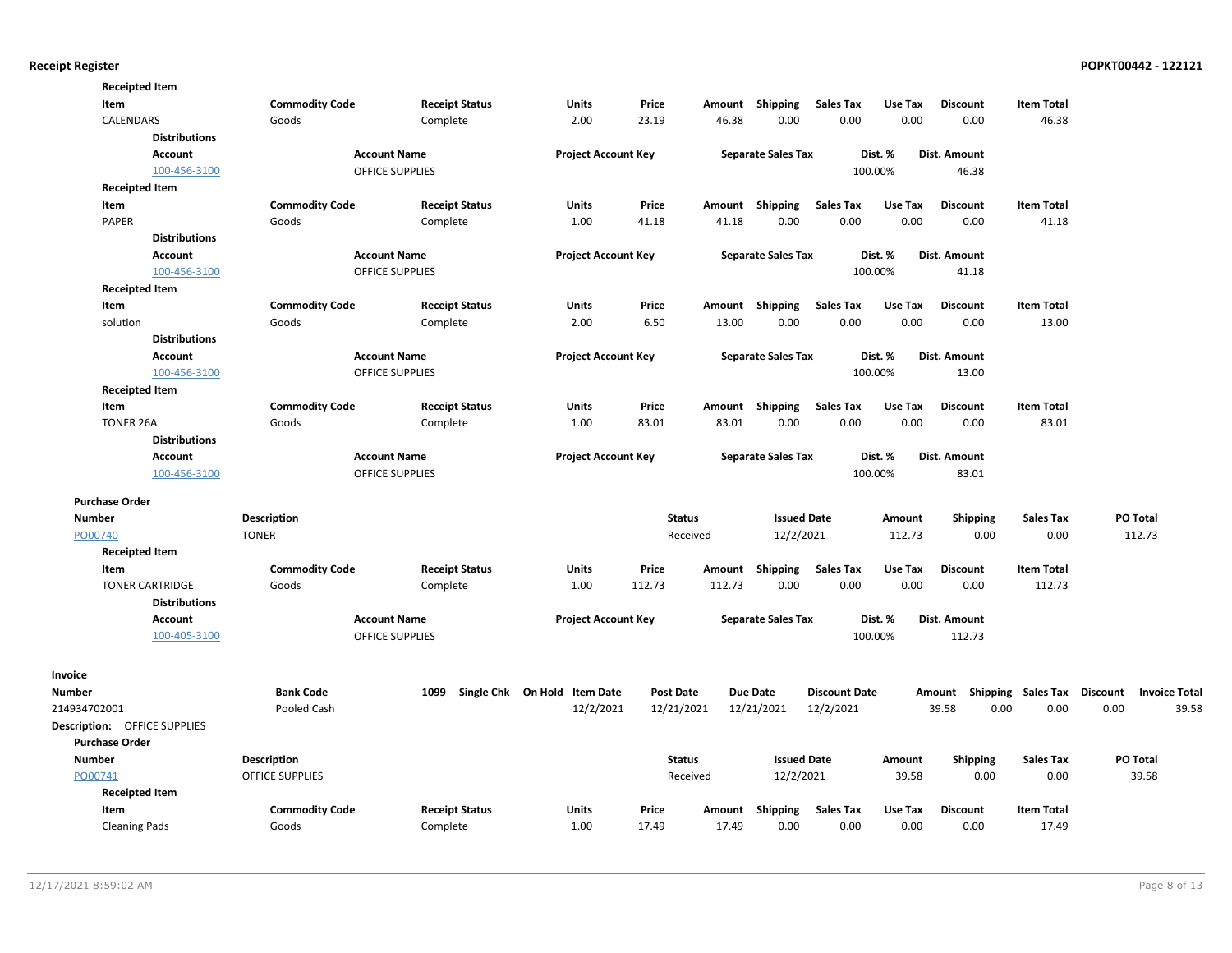| Account<br><b>Account Name</b><br><b>Project Account Key</b><br><b>Separate Sales Tax</b><br>Dist. %<br>Dist. Amount<br>100-456-3100<br>100.00%<br>17.49<br>OFFICE SUPPLIES<br><b>Receipted Item</b><br><b>Commodity Code</b><br><b>Receipt Status</b><br>Amount Shipping<br><b>Sales Tax</b><br>Use Tax<br><b>Discount</b><br><b>Item Total</b><br>Item<br>Units<br>Price<br><b>PENS</b><br>1.00<br>22.09<br>22.09<br>0.00<br>0.00<br>0.00<br>0.00<br>22.09<br>Goods<br>Complete<br><b>Distributions</b><br><b>Account</b><br><b>Account Name</b><br><b>Project Account Key</b><br><b>Separate Sales Tax</b><br>Dist. %<br>Dist. Amount<br>22.09<br>100-456-3100<br><b>OFFICE SUPPLIES</b><br>100.00%<br><b>Vendor DBA</b><br><b>Vendor Total Discount:</b><br>0.00<br>50,612.33<br><b>Vendor Number</b><br><b>Invoice Total:</b><br><b>VEN02129</b><br>PRIORITY PUBLIC SAFETY<br>Invoice<br><b>Number</b><br><b>Bank Code</b><br>1099<br>Single Chk On Hold Item Date<br><b>Post Date</b><br><b>Due Date</b><br><b>Discount Date</b><br>Amount Shipping Sales Tax Discount<br><b>Invoice Total</b><br>12073<br>Y<br>12/14/2021<br>12/21/2021<br>12/21/2021<br>12/14/2021<br>0.00<br>0.00<br>0.00<br>50,612.33<br>Pooled Cash<br>50,612.33<br>Description: Patrol Vehicle<br><b>Purchase Order</b><br><b>Issued Date</b><br>PO Total<br><b>Number</b><br><b>Description</b><br><b>Status</b><br><b>Shipping</b><br><b>Sales Tax</b><br>Amount<br>PO00585-R1<br>Patrol Vehicle<br>Received<br>10/1/2021<br>50,612.33<br>0.00<br>0.00<br>50,612.33<br><b>Receipted Item</b><br><b>Commodity Code</b><br><b>Receipt Status</b><br>Price<br>Amount Shipping<br><b>Sales Tax</b><br>Use Tax<br><b>Discount</b><br><b>Item Total</b><br>Item<br>Units<br>36,500.00<br>36,500.00<br>0.00<br>0.00<br>0.00<br>0.00<br>36,500.00<br>Chevy Tahoe<br>Goods<br>Complete<br>1.00<br><b>Distributions</b><br>Dist. Amount<br><b>Account Name</b><br><b>Project Account Key</b><br><b>Separate Sales Tax</b><br>Dist. %<br>Account<br>413-419-5750<br>PURCHASE OF AUTOMOBILES<br>100.00%<br>36,500.00<br><b>Receipted Item</b><br><b>Commodity Code</b><br>Price<br>Amount Shipping<br><b>Sales Tax</b><br>Use Tax<br><b>Discount</b><br><b>Item Total</b><br>Item<br><b>Receipt Status</b><br>Units<br>3,055.00<br>0.00<br>0.00<br>0.00<br>3,055.00<br>Labor<br>Goods<br>Complete<br>1.00<br>3,055.00<br>0.00<br><b>Distributions</b><br><b>Project Account Key</b><br><b>Account Name</b><br><b>Separate Sales Tax</b><br>Dist. %<br>Dist. Amount<br><b>Account</b><br>413-419-5750<br>PURCHASE OF AUTOMOBILES<br>100.00%<br>3,055.00<br><b>Receipted Item</b><br><b>Commodity Code</b><br><b>Receipt Status</b><br>Price<br>Amount Shipping<br><b>Sales Tax</b><br>Use Tax<br><b>Discount</b><br><b>Item Total</b><br>Item<br><b>Units</b><br>Upfit<br>11,057.33<br>0.00<br>0.00<br>0.00<br>11,057.33<br>Goods<br>Complete<br>1.00<br>11,057.33<br>0.00<br><b>Distributions</b><br><b>Account Name</b><br><b>Project Account Key</b><br><b>Separate Sales Tax</b><br>Dist. %<br>Dist. Amount<br>Account<br>413-419-5750<br>PURCHASE OF AUTOMOBILES<br>100.00%<br>11,057.33 | <b>Distributions</b> |  |  |  |  |  |  |  |
|----------------------------------------------------------------------------------------------------------------------------------------------------------------------------------------------------------------------------------------------------------------------------------------------------------------------------------------------------------------------------------------------------------------------------------------------------------------------------------------------------------------------------------------------------------------------------------------------------------------------------------------------------------------------------------------------------------------------------------------------------------------------------------------------------------------------------------------------------------------------------------------------------------------------------------------------------------------------------------------------------------------------------------------------------------------------------------------------------------------------------------------------------------------------------------------------------------------------------------------------------------------------------------------------------------------------------------------------------------------------------------------------------------------------------------------------------------------------------------------------------------------------------------------------------------------------------------------------------------------------------------------------------------------------------------------------------------------------------------------------------------------------------------------------------------------------------------------------------------------------------------------------------------------------------------------------------------------------------------------------------------------------------------------------------------------------------------------------------------------------------------------------------------------------------------------------------------------------------------------------------------------------------------------------------------------------------------------------------------------------------------------------------------------------------------------------------------------------------------------------------------------------------------------------------------------------------------------------------------------------------------------------------------------------------------------------------------------------------------------------------------------------------------------------------------------------------------------------------------------------------------------------------------------------------------------------------------------------------------------------------------------------------------------------------------------------------------------------------------------------------------------------------------------|----------------------|--|--|--|--|--|--|--|
|                                                                                                                                                                                                                                                                                                                                                                                                                                                                                                                                                                                                                                                                                                                                                                                                                                                                                                                                                                                                                                                                                                                                                                                                                                                                                                                                                                                                                                                                                                                                                                                                                                                                                                                                                                                                                                                                                                                                                                                                                                                                                                                                                                                                                                                                                                                                                                                                                                                                                                                                                                                                                                                                                                                                                                                                                                                                                                                                                                                                                                                                                                                                                                |                      |  |  |  |  |  |  |  |
|                                                                                                                                                                                                                                                                                                                                                                                                                                                                                                                                                                                                                                                                                                                                                                                                                                                                                                                                                                                                                                                                                                                                                                                                                                                                                                                                                                                                                                                                                                                                                                                                                                                                                                                                                                                                                                                                                                                                                                                                                                                                                                                                                                                                                                                                                                                                                                                                                                                                                                                                                                                                                                                                                                                                                                                                                                                                                                                                                                                                                                                                                                                                                                |                      |  |  |  |  |  |  |  |
|                                                                                                                                                                                                                                                                                                                                                                                                                                                                                                                                                                                                                                                                                                                                                                                                                                                                                                                                                                                                                                                                                                                                                                                                                                                                                                                                                                                                                                                                                                                                                                                                                                                                                                                                                                                                                                                                                                                                                                                                                                                                                                                                                                                                                                                                                                                                                                                                                                                                                                                                                                                                                                                                                                                                                                                                                                                                                                                                                                                                                                                                                                                                                                |                      |  |  |  |  |  |  |  |
|                                                                                                                                                                                                                                                                                                                                                                                                                                                                                                                                                                                                                                                                                                                                                                                                                                                                                                                                                                                                                                                                                                                                                                                                                                                                                                                                                                                                                                                                                                                                                                                                                                                                                                                                                                                                                                                                                                                                                                                                                                                                                                                                                                                                                                                                                                                                                                                                                                                                                                                                                                                                                                                                                                                                                                                                                                                                                                                                                                                                                                                                                                                                                                |                      |  |  |  |  |  |  |  |
|                                                                                                                                                                                                                                                                                                                                                                                                                                                                                                                                                                                                                                                                                                                                                                                                                                                                                                                                                                                                                                                                                                                                                                                                                                                                                                                                                                                                                                                                                                                                                                                                                                                                                                                                                                                                                                                                                                                                                                                                                                                                                                                                                                                                                                                                                                                                                                                                                                                                                                                                                                                                                                                                                                                                                                                                                                                                                                                                                                                                                                                                                                                                                                |                      |  |  |  |  |  |  |  |
|                                                                                                                                                                                                                                                                                                                                                                                                                                                                                                                                                                                                                                                                                                                                                                                                                                                                                                                                                                                                                                                                                                                                                                                                                                                                                                                                                                                                                                                                                                                                                                                                                                                                                                                                                                                                                                                                                                                                                                                                                                                                                                                                                                                                                                                                                                                                                                                                                                                                                                                                                                                                                                                                                                                                                                                                                                                                                                                                                                                                                                                                                                                                                                |                      |  |  |  |  |  |  |  |
|                                                                                                                                                                                                                                                                                                                                                                                                                                                                                                                                                                                                                                                                                                                                                                                                                                                                                                                                                                                                                                                                                                                                                                                                                                                                                                                                                                                                                                                                                                                                                                                                                                                                                                                                                                                                                                                                                                                                                                                                                                                                                                                                                                                                                                                                                                                                                                                                                                                                                                                                                                                                                                                                                                                                                                                                                                                                                                                                                                                                                                                                                                                                                                |                      |  |  |  |  |  |  |  |
|                                                                                                                                                                                                                                                                                                                                                                                                                                                                                                                                                                                                                                                                                                                                                                                                                                                                                                                                                                                                                                                                                                                                                                                                                                                                                                                                                                                                                                                                                                                                                                                                                                                                                                                                                                                                                                                                                                                                                                                                                                                                                                                                                                                                                                                                                                                                                                                                                                                                                                                                                                                                                                                                                                                                                                                                                                                                                                                                                                                                                                                                                                                                                                |                      |  |  |  |  |  |  |  |
|                                                                                                                                                                                                                                                                                                                                                                                                                                                                                                                                                                                                                                                                                                                                                                                                                                                                                                                                                                                                                                                                                                                                                                                                                                                                                                                                                                                                                                                                                                                                                                                                                                                                                                                                                                                                                                                                                                                                                                                                                                                                                                                                                                                                                                                                                                                                                                                                                                                                                                                                                                                                                                                                                                                                                                                                                                                                                                                                                                                                                                                                                                                                                                |                      |  |  |  |  |  |  |  |
|                                                                                                                                                                                                                                                                                                                                                                                                                                                                                                                                                                                                                                                                                                                                                                                                                                                                                                                                                                                                                                                                                                                                                                                                                                                                                                                                                                                                                                                                                                                                                                                                                                                                                                                                                                                                                                                                                                                                                                                                                                                                                                                                                                                                                                                                                                                                                                                                                                                                                                                                                                                                                                                                                                                                                                                                                                                                                                                                                                                                                                                                                                                                                                |                      |  |  |  |  |  |  |  |
|                                                                                                                                                                                                                                                                                                                                                                                                                                                                                                                                                                                                                                                                                                                                                                                                                                                                                                                                                                                                                                                                                                                                                                                                                                                                                                                                                                                                                                                                                                                                                                                                                                                                                                                                                                                                                                                                                                                                                                                                                                                                                                                                                                                                                                                                                                                                                                                                                                                                                                                                                                                                                                                                                                                                                                                                                                                                                                                                                                                                                                                                                                                                                                |                      |  |  |  |  |  |  |  |
|                                                                                                                                                                                                                                                                                                                                                                                                                                                                                                                                                                                                                                                                                                                                                                                                                                                                                                                                                                                                                                                                                                                                                                                                                                                                                                                                                                                                                                                                                                                                                                                                                                                                                                                                                                                                                                                                                                                                                                                                                                                                                                                                                                                                                                                                                                                                                                                                                                                                                                                                                                                                                                                                                                                                                                                                                                                                                                                                                                                                                                                                                                                                                                |                      |  |  |  |  |  |  |  |
|                                                                                                                                                                                                                                                                                                                                                                                                                                                                                                                                                                                                                                                                                                                                                                                                                                                                                                                                                                                                                                                                                                                                                                                                                                                                                                                                                                                                                                                                                                                                                                                                                                                                                                                                                                                                                                                                                                                                                                                                                                                                                                                                                                                                                                                                                                                                                                                                                                                                                                                                                                                                                                                                                                                                                                                                                                                                                                                                                                                                                                                                                                                                                                |                      |  |  |  |  |  |  |  |
|                                                                                                                                                                                                                                                                                                                                                                                                                                                                                                                                                                                                                                                                                                                                                                                                                                                                                                                                                                                                                                                                                                                                                                                                                                                                                                                                                                                                                                                                                                                                                                                                                                                                                                                                                                                                                                                                                                                                                                                                                                                                                                                                                                                                                                                                                                                                                                                                                                                                                                                                                                                                                                                                                                                                                                                                                                                                                                                                                                                                                                                                                                                                                                |                      |  |  |  |  |  |  |  |
|                                                                                                                                                                                                                                                                                                                                                                                                                                                                                                                                                                                                                                                                                                                                                                                                                                                                                                                                                                                                                                                                                                                                                                                                                                                                                                                                                                                                                                                                                                                                                                                                                                                                                                                                                                                                                                                                                                                                                                                                                                                                                                                                                                                                                                                                                                                                                                                                                                                                                                                                                                                                                                                                                                                                                                                                                                                                                                                                                                                                                                                                                                                                                                |                      |  |  |  |  |  |  |  |
|                                                                                                                                                                                                                                                                                                                                                                                                                                                                                                                                                                                                                                                                                                                                                                                                                                                                                                                                                                                                                                                                                                                                                                                                                                                                                                                                                                                                                                                                                                                                                                                                                                                                                                                                                                                                                                                                                                                                                                                                                                                                                                                                                                                                                                                                                                                                                                                                                                                                                                                                                                                                                                                                                                                                                                                                                                                                                                                                                                                                                                                                                                                                                                |                      |  |  |  |  |  |  |  |
|                                                                                                                                                                                                                                                                                                                                                                                                                                                                                                                                                                                                                                                                                                                                                                                                                                                                                                                                                                                                                                                                                                                                                                                                                                                                                                                                                                                                                                                                                                                                                                                                                                                                                                                                                                                                                                                                                                                                                                                                                                                                                                                                                                                                                                                                                                                                                                                                                                                                                                                                                                                                                                                                                                                                                                                                                                                                                                                                                                                                                                                                                                                                                                |                      |  |  |  |  |  |  |  |
|                                                                                                                                                                                                                                                                                                                                                                                                                                                                                                                                                                                                                                                                                                                                                                                                                                                                                                                                                                                                                                                                                                                                                                                                                                                                                                                                                                                                                                                                                                                                                                                                                                                                                                                                                                                                                                                                                                                                                                                                                                                                                                                                                                                                                                                                                                                                                                                                                                                                                                                                                                                                                                                                                                                                                                                                                                                                                                                                                                                                                                                                                                                                                                |                      |  |  |  |  |  |  |  |
|                                                                                                                                                                                                                                                                                                                                                                                                                                                                                                                                                                                                                                                                                                                                                                                                                                                                                                                                                                                                                                                                                                                                                                                                                                                                                                                                                                                                                                                                                                                                                                                                                                                                                                                                                                                                                                                                                                                                                                                                                                                                                                                                                                                                                                                                                                                                                                                                                                                                                                                                                                                                                                                                                                                                                                                                                                                                                                                                                                                                                                                                                                                                                                |                      |  |  |  |  |  |  |  |
|                                                                                                                                                                                                                                                                                                                                                                                                                                                                                                                                                                                                                                                                                                                                                                                                                                                                                                                                                                                                                                                                                                                                                                                                                                                                                                                                                                                                                                                                                                                                                                                                                                                                                                                                                                                                                                                                                                                                                                                                                                                                                                                                                                                                                                                                                                                                                                                                                                                                                                                                                                                                                                                                                                                                                                                                                                                                                                                                                                                                                                                                                                                                                                |                      |  |  |  |  |  |  |  |
|                                                                                                                                                                                                                                                                                                                                                                                                                                                                                                                                                                                                                                                                                                                                                                                                                                                                                                                                                                                                                                                                                                                                                                                                                                                                                                                                                                                                                                                                                                                                                                                                                                                                                                                                                                                                                                                                                                                                                                                                                                                                                                                                                                                                                                                                                                                                                                                                                                                                                                                                                                                                                                                                                                                                                                                                                                                                                                                                                                                                                                                                                                                                                                |                      |  |  |  |  |  |  |  |
|                                                                                                                                                                                                                                                                                                                                                                                                                                                                                                                                                                                                                                                                                                                                                                                                                                                                                                                                                                                                                                                                                                                                                                                                                                                                                                                                                                                                                                                                                                                                                                                                                                                                                                                                                                                                                                                                                                                                                                                                                                                                                                                                                                                                                                                                                                                                                                                                                                                                                                                                                                                                                                                                                                                                                                                                                                                                                                                                                                                                                                                                                                                                                                |                      |  |  |  |  |  |  |  |
|                                                                                                                                                                                                                                                                                                                                                                                                                                                                                                                                                                                                                                                                                                                                                                                                                                                                                                                                                                                                                                                                                                                                                                                                                                                                                                                                                                                                                                                                                                                                                                                                                                                                                                                                                                                                                                                                                                                                                                                                                                                                                                                                                                                                                                                                                                                                                                                                                                                                                                                                                                                                                                                                                                                                                                                                                                                                                                                                                                                                                                                                                                                                                                |                      |  |  |  |  |  |  |  |
|                                                                                                                                                                                                                                                                                                                                                                                                                                                                                                                                                                                                                                                                                                                                                                                                                                                                                                                                                                                                                                                                                                                                                                                                                                                                                                                                                                                                                                                                                                                                                                                                                                                                                                                                                                                                                                                                                                                                                                                                                                                                                                                                                                                                                                                                                                                                                                                                                                                                                                                                                                                                                                                                                                                                                                                                                                                                                                                                                                                                                                                                                                                                                                |                      |  |  |  |  |  |  |  |
|                                                                                                                                                                                                                                                                                                                                                                                                                                                                                                                                                                                                                                                                                                                                                                                                                                                                                                                                                                                                                                                                                                                                                                                                                                                                                                                                                                                                                                                                                                                                                                                                                                                                                                                                                                                                                                                                                                                                                                                                                                                                                                                                                                                                                                                                                                                                                                                                                                                                                                                                                                                                                                                                                                                                                                                                                                                                                                                                                                                                                                                                                                                                                                |                      |  |  |  |  |  |  |  |
|                                                                                                                                                                                                                                                                                                                                                                                                                                                                                                                                                                                                                                                                                                                                                                                                                                                                                                                                                                                                                                                                                                                                                                                                                                                                                                                                                                                                                                                                                                                                                                                                                                                                                                                                                                                                                                                                                                                                                                                                                                                                                                                                                                                                                                                                                                                                                                                                                                                                                                                                                                                                                                                                                                                                                                                                                                                                                                                                                                                                                                                                                                                                                                |                      |  |  |  |  |  |  |  |
|                                                                                                                                                                                                                                                                                                                                                                                                                                                                                                                                                                                                                                                                                                                                                                                                                                                                                                                                                                                                                                                                                                                                                                                                                                                                                                                                                                                                                                                                                                                                                                                                                                                                                                                                                                                                                                                                                                                                                                                                                                                                                                                                                                                                                                                                                                                                                                                                                                                                                                                                                                                                                                                                                                                                                                                                                                                                                                                                                                                                                                                                                                                                                                |                      |  |  |  |  |  |  |  |
|                                                                                                                                                                                                                                                                                                                                                                                                                                                                                                                                                                                                                                                                                                                                                                                                                                                                                                                                                                                                                                                                                                                                                                                                                                                                                                                                                                                                                                                                                                                                                                                                                                                                                                                                                                                                                                                                                                                                                                                                                                                                                                                                                                                                                                                                                                                                                                                                                                                                                                                                                                                                                                                                                                                                                                                                                                                                                                                                                                                                                                                                                                                                                                |                      |  |  |  |  |  |  |  |
|                                                                                                                                                                                                                                                                                                                                                                                                                                                                                                                                                                                                                                                                                                                                                                                                                                                                                                                                                                                                                                                                                                                                                                                                                                                                                                                                                                                                                                                                                                                                                                                                                                                                                                                                                                                                                                                                                                                                                                                                                                                                                                                                                                                                                                                                                                                                                                                                                                                                                                                                                                                                                                                                                                                                                                                                                                                                                                                                                                                                                                                                                                                                                                |                      |  |  |  |  |  |  |  |
|                                                                                                                                                                                                                                                                                                                                                                                                                                                                                                                                                                                                                                                                                                                                                                                                                                                                                                                                                                                                                                                                                                                                                                                                                                                                                                                                                                                                                                                                                                                                                                                                                                                                                                                                                                                                                                                                                                                                                                                                                                                                                                                                                                                                                                                                                                                                                                                                                                                                                                                                                                                                                                                                                                                                                                                                                                                                                                                                                                                                                                                                                                                                                                |                      |  |  |  |  |  |  |  |
|                                                                                                                                                                                                                                                                                                                                                                                                                                                                                                                                                                                                                                                                                                                                                                                                                                                                                                                                                                                                                                                                                                                                                                                                                                                                                                                                                                                                                                                                                                                                                                                                                                                                                                                                                                                                                                                                                                                                                                                                                                                                                                                                                                                                                                                                                                                                                                                                                                                                                                                                                                                                                                                                                                                                                                                                                                                                                                                                                                                                                                                                                                                                                                |                      |  |  |  |  |  |  |  |
|                                                                                                                                                                                                                                                                                                                                                                                                                                                                                                                                                                                                                                                                                                                                                                                                                                                                                                                                                                                                                                                                                                                                                                                                                                                                                                                                                                                                                                                                                                                                                                                                                                                                                                                                                                                                                                                                                                                                                                                                                                                                                                                                                                                                                                                                                                                                                                                                                                                                                                                                                                                                                                                                                                                                                                                                                                                                                                                                                                                                                                                                                                                                                                |                      |  |  |  |  |  |  |  |
|                                                                                                                                                                                                                                                                                                                                                                                                                                                                                                                                                                                                                                                                                                                                                                                                                                                                                                                                                                                                                                                                                                                                                                                                                                                                                                                                                                                                                                                                                                                                                                                                                                                                                                                                                                                                                                                                                                                                                                                                                                                                                                                                                                                                                                                                                                                                                                                                                                                                                                                                                                                                                                                                                                                                                                                                                                                                                                                                                                                                                                                                                                                                                                |                      |  |  |  |  |  |  |  |
|                                                                                                                                                                                                                                                                                                                                                                                                                                                                                                                                                                                                                                                                                                                                                                                                                                                                                                                                                                                                                                                                                                                                                                                                                                                                                                                                                                                                                                                                                                                                                                                                                                                                                                                                                                                                                                                                                                                                                                                                                                                                                                                                                                                                                                                                                                                                                                                                                                                                                                                                                                                                                                                                                                                                                                                                                                                                                                                                                                                                                                                                                                                                                                |                      |  |  |  |  |  |  |  |
|                                                                                                                                                                                                                                                                                                                                                                                                                                                                                                                                                                                                                                                                                                                                                                                                                                                                                                                                                                                                                                                                                                                                                                                                                                                                                                                                                                                                                                                                                                                                                                                                                                                                                                                                                                                                                                                                                                                                                                                                                                                                                                                                                                                                                                                                                                                                                                                                                                                                                                                                                                                                                                                                                                                                                                                                                                                                                                                                                                                                                                                                                                                                                                |                      |  |  |  |  |  |  |  |
|                                                                                                                                                                                                                                                                                                                                                                                                                                                                                                                                                                                                                                                                                                                                                                                                                                                                                                                                                                                                                                                                                                                                                                                                                                                                                                                                                                                                                                                                                                                                                                                                                                                                                                                                                                                                                                                                                                                                                                                                                                                                                                                                                                                                                                                                                                                                                                                                                                                                                                                                                                                                                                                                                                                                                                                                                                                                                                                                                                                                                                                                                                                                                                |                      |  |  |  |  |  |  |  |
|                                                                                                                                                                                                                                                                                                                                                                                                                                                                                                                                                                                                                                                                                                                                                                                                                                                                                                                                                                                                                                                                                                                                                                                                                                                                                                                                                                                                                                                                                                                                                                                                                                                                                                                                                                                                                                                                                                                                                                                                                                                                                                                                                                                                                                                                                                                                                                                                                                                                                                                                                                                                                                                                                                                                                                                                                                                                                                                                                                                                                                                                                                                                                                |                      |  |  |  |  |  |  |  |
| <b>Vendor Number</b><br><b>Vendor DBA</b><br><b>Vendor Total Discount:</b><br>0.00<br>161.24<br><b>Invoice Total:</b>                                                                                                                                                                                                                                                                                                                                                                                                                                                                                                                                                                                                                                                                                                                                                                                                                                                                                                                                                                                                                                                                                                                                                                                                                                                                                                                                                                                                                                                                                                                                                                                                                                                                                                                                                                                                                                                                                                                                                                                                                                                                                                                                                                                                                                                                                                                                                                                                                                                                                                                                                                                                                                                                                                                                                                                                                                                                                                                                                                                                                                          |                      |  |  |  |  |  |  |  |

00478

REINERT PAPER & CHEMI…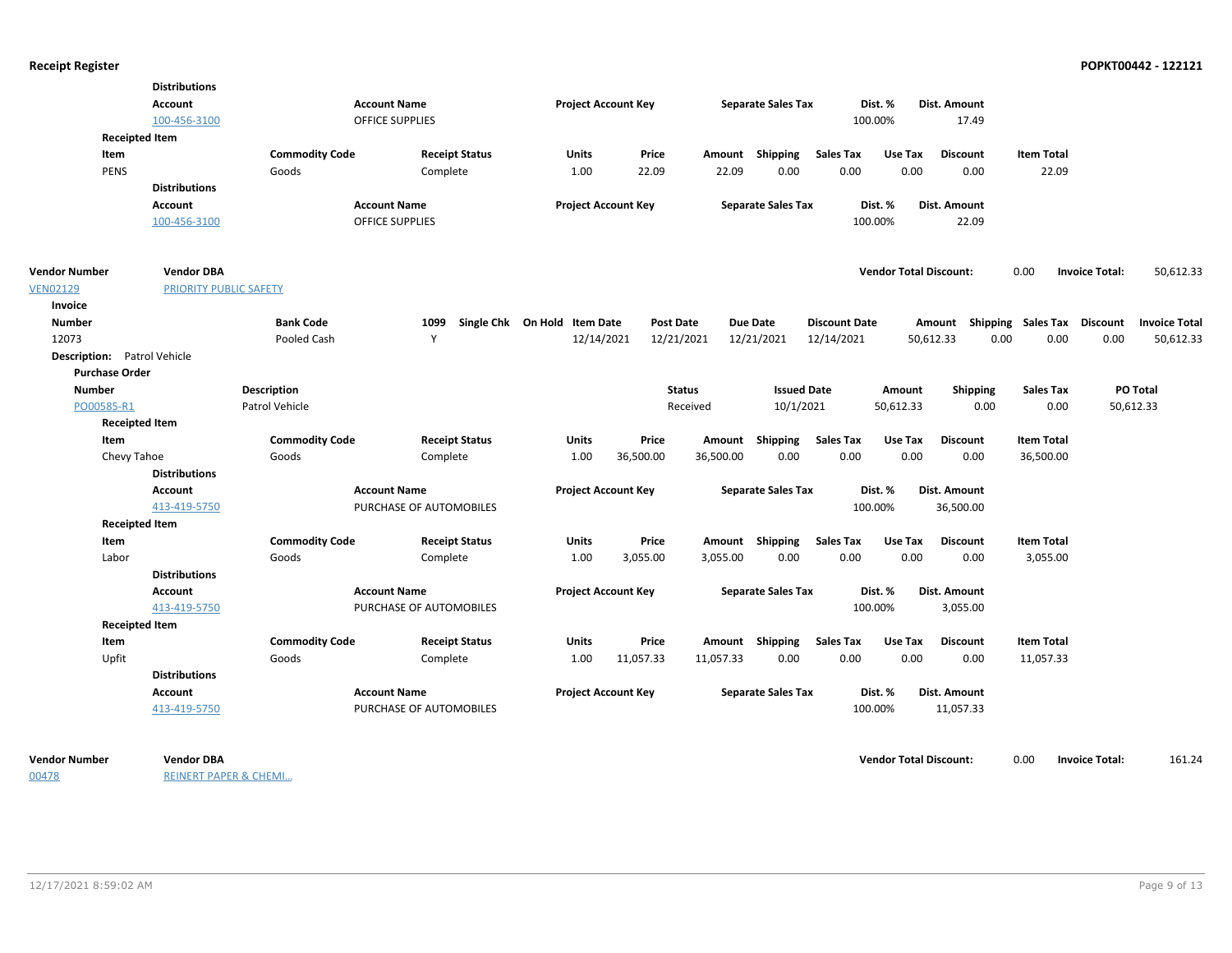| <b>Invoice</b>                    |                                                          |                       |                      |                       |                              |                  |        |                           |                      |                               |                           |                           |                       |                      |
|-----------------------------------|----------------------------------------------------------|-----------------------|----------------------|-----------------------|------------------------------|------------------|--------|---------------------------|----------------------|-------------------------------|---------------------------|---------------------------|-----------------------|----------------------|
| <b>Number</b>                     |                                                          | <b>Bank Code</b>      | 1099                 |                       | Single Chk On Hold Item Date | <b>Post Date</b> |        | <b>Due Date</b>           | <b>Discount Date</b> |                               | Amount                    | <b>Shipping Sales Tax</b> | <b>Discount</b>       | <b>Invoice Total</b> |
| 434424                            |                                                          | Pooled Cash           |                      |                       | 12/9/2021                    | 12/21/2021       |        | 12/21/2021                | 12/9/2021            |                               | 161.24<br>0.00            | 0.00                      | 0.00                  | 161.24               |
|                                   | <b>Description:</b> PCT 2 & 3 paper towels/glass cleaner |                       |                      |                       |                              |                  |        |                           |                      |                               |                           |                           |                       |                      |
| <b>Purchase Order</b>             |                                                          |                       |                      |                       |                              |                  |        |                           |                      |                               |                           |                           |                       |                      |
| <b>Number</b>                     |                                                          | <b>Description</b>    |                      |                       |                              | <b>Status</b>    |        | <b>Issued Date</b>        |                      | Amount                        | <b>Shipping</b>           | <b>Sales Tax</b>          | PO Total              |                      |
| PO00754                           |                                                          | PCT 3 Supplies        |                      |                       |                              | Received         |        | 12/9/2021                 |                      | 132.58                        | 0.00                      | 0.00                      | 132.58                |                      |
| <b>Receipted Item</b>             |                                                          |                       |                      |                       |                              |                  |        |                           |                      |                               |                           |                           |                       |                      |
| Item                              |                                                          | <b>Commodity Code</b> |                      | <b>Receipt Status</b> | Units                        | Price            | Amount | <b>Shipping</b>           | <b>Sales Tax</b>     | Use Tax                       | <b>Discount</b>           | <b>Item Total</b>         |                       |                      |
| Glass Cleaner                     |                                                          | Goods                 | Complete             |                       | 2.00                         | 37.63            | 75.26  | 0.00                      | 0.00                 | 0.00                          | 0.00                      | 75.26                     |                       |                      |
|                                   | <b>Distributions</b>                                     |                       |                      |                       |                              |                  |        |                           |                      |                               |                           |                           |                       |                      |
|                                   | <b>Account</b>                                           |                       | <b>Account Name</b>  |                       | <b>Project Account Key</b>   |                  |        | <b>Separate Sales Tax</b> |                      | Dist. %                       | Dist. Amount              |                           |                       |                      |
|                                   | 230-623-3400                                             |                       | <b>SHOP SUPPLIES</b> |                       |                              |                  |        |                           | 100.00%              |                               | 75.26                     |                           |                       |                      |
| <b>Receipted Item</b>             |                                                          |                       |                      |                       |                              |                  |        |                           |                      |                               |                           |                           |                       |                      |
| Item                              |                                                          | <b>Commodity Code</b> |                      | <b>Receipt Status</b> | <b>Units</b>                 | Price            | Amount | Shipping                  | <b>Sales Tax</b>     | Use Tax                       | <b>Discount</b>           | <b>Item Total</b>         |                       |                      |
| Paper Towels                      |                                                          | Goods                 | Complete             |                       | 2.00                         | 28.66            | 57.32  | 0.00                      | 0.00                 | 0.00                          | 0.00                      | 57.32                     |                       |                      |
|                                   | <b>Distributions</b>                                     |                       |                      |                       |                              |                  |        |                           |                      |                               |                           |                           |                       |                      |
|                                   | <b>Account</b>                                           |                       | <b>Account Name</b>  |                       | <b>Project Account Key</b>   |                  |        | <b>Separate Sales Tax</b> |                      | Dist. %                       | Dist. Amount              |                           |                       |                      |
|                                   | 230-623-3400                                             |                       | <b>SHOP SUPPLIES</b> |                       |                              |                  |        |                           | 100.00%              |                               | 57.32                     |                           |                       |                      |
| <b>Purchase Order</b>             |                                                          |                       |                      |                       |                              |                  |        |                           |                      |                               |                           |                           |                       |                      |
| <b>Number</b>                     |                                                          | <b>Description</b>    |                      |                       |                              | <b>Status</b>    |        | <b>Issued Date</b>        |                      | Amount                        | Shipping                  | <b>Sales Tax</b>          | PO Total              |                      |
| PO00755                           |                                                          | PCT 2 Supplies        |                      |                       |                              | Received         |        | 12/9/2021                 |                      | 28.66                         | 0.00                      | 0.00                      | 28.66                 |                      |
| <b>Receipted Item</b>             |                                                          |                       |                      |                       |                              |                  |        |                           |                      |                               |                           |                           |                       |                      |
| Item                              |                                                          | <b>Commodity Code</b> |                      | <b>Receipt Status</b> | Units                        | Price            | Amount | Shipping                  | <b>Sales Tax</b>     | Use Tax                       | <b>Discount</b>           | <b>Item Total</b>         |                       |                      |
| Paper Towels                      |                                                          | Goods                 | Complete             |                       | 1.00                         | 28.66            | 28.66  | 0.00                      | 0.00                 | 0.00                          | 0.00                      | 28.66                     |                       |                      |
|                                   | <b>Distributions</b>                                     |                       |                      |                       |                              |                  |        |                           |                      |                               |                           |                           |                       |                      |
|                                   | <b>Account</b>                                           |                       | <b>Account Name</b>  |                       | <b>Project Account Key</b>   |                  |        | <b>Separate Sales Tax</b> |                      | Dist. %                       | Dist. Amount              |                           |                       |                      |
|                                   | 220-622-3400                                             |                       | <b>SHOP SUPPLIES</b> |                       |                              |                  |        |                           | 100.00%              |                               | 28.66                     |                           |                       |                      |
|                                   |                                                          |                       |                      |                       |                              |                  |        |                           |                      |                               |                           |                           |                       |                      |
|                                   |                                                          |                       |                      |                       |                              |                  |        |                           |                      |                               |                           |                           |                       |                      |
| <b>Vendor Number</b>              | <b>Vendor DBA</b>                                        |                       |                      |                       |                              |                  |        |                           |                      | <b>Vendor Total Discount:</b> |                           | 0.00                      | <b>Invoice Total:</b> | 620.00               |
| 00329                             | SCOTT-MERRIMAN, INC.                                     |                       |                      |                       |                              |                  |        |                           |                      |                               |                           |                           |                       |                      |
| Invoice                           |                                                          |                       |                      |                       |                              |                  |        |                           |                      |                               |                           |                           |                       |                      |
| <b>Number</b>                     |                                                          | <b>Bank Code</b>      | 1099                 |                       | Single Chk On Hold Item Date | <b>Post Date</b> |        | <b>Due Date</b>           | <b>Discount Date</b> |                               | Amount Shipping Sales Tax |                           | Discount              | <b>Invoice Total</b> |
| 068581                            |                                                          | Pooled Cash           |                      |                       | 12/9/2021                    | 12/21/2021       |        | 12/21/2021                | 12/9/2021            |                               | 580.00<br>40.00           | 0.00                      | 0.00                  | 620.00               |
| <b>Description:</b> Legal Folders |                                                          |                       |                      |                       |                              |                  |        |                           |                      |                               |                           |                           |                       |                      |
| <b>Purchase Order</b>             |                                                          |                       |                      |                       |                              |                  |        |                           |                      |                               |                           |                           |                       |                      |
| <b>Number</b>                     |                                                          | Description           |                      |                       |                              | <b>Status</b>    |        | <b>Issued Date</b>        |                      | Amount                        | <b>Shipping</b>           | <b>Sales Tax</b>          | PO Total              |                      |
| PO00743                           |                                                          | Legal Folders         |                      |                       |                              | Received         |        | 12/2/2021                 |                      | 580.00                        | 40.00                     | 0.00                      | 620.00                |                      |
| <b>Receipted Item</b>             |                                                          |                       |                      |                       |                              |                  |        |                           |                      |                               |                           |                           |                       |                      |
| Item                              |                                                          | <b>Commodity Code</b> |                      | <b>Receipt Status</b> | Units                        | Price            | Amount | <b>Shipping</b>           | <b>Sales Tax</b>     | Use Tax                       | <b>Discount</b>           | <b>Item Total</b>         |                       |                      |
|                                   | Legal Light Blue Folder                                  | Goods                 | Complete             |                       | 500.00                       | 1.16             | 580.00 | 40.00                     | 0.00                 | 0.00                          | 0.00                      | 620.00                    |                       |                      |
|                                   | <b>Distributions</b>                                     |                       |                      |                       |                              |                  |        |                           |                      |                               |                           |                           |                       |                      |
|                                   | <b>Account</b>                                           |                       | <b>Account Name</b>  |                       | <b>Project Account Key</b>   |                  |        | <b>Separate Sales Tax</b> |                      | Dist. %                       | Dist. Amount              |                           |                       |                      |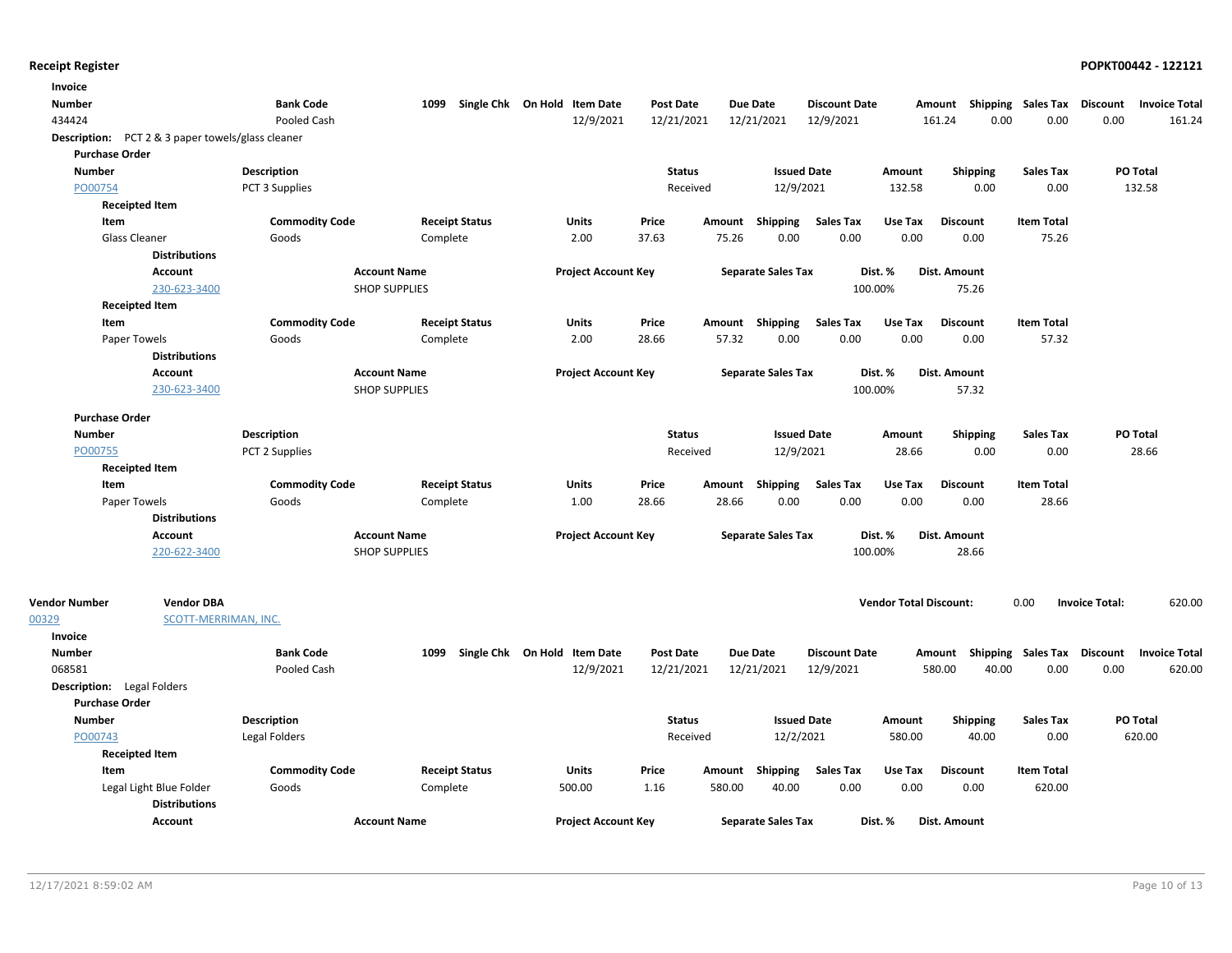### 100-475-3100 OFFICE SUPPLIES 100.00% 620.00 **Vendor Number Vendor Total Discount:** 516.29 00161 **Vendor DBA** 0.00 **Invoice Total:** SMITH MUNICIPAL SUPPL… 00-19726 Pooled Cash 12/6/2021 12/21/2021 12/21/2021 325.21 191.08 0.00 516.29 **Description:** PCT 3 SIGNS Number **Bank Code** 1099 Single Chk On Hold Item Date Post Date Due Date Discount Date Amount Shipping Sales Tax Discount Invoice Total **Single Chk On Hold Invoice Discount** 12/6/2021 **Discount Date** PO00737 **Purchase Order** 325.21 191.08 0.00 **Issued Date Amount Shipping Sales Tax** 12/1/2021 **Description** PCT 3 SIGNS **Status** Received **Number** Custom Signs - "Before Dumping... Goods Complete 2.00 82.19 164.38 191.08 0.00 0.00 355.46 **Receipted Item Item Commodity Code Receipt Status Units Price Amount Shipping Sales Tax Use Tax Item Total** 0.00 **Discount Account Project Account Key Separate Sales Tax Dist. % Dist. Amount Distributions Account Name** 230-623-3430 **R&B MAT. HARDWARE & LUMBER** 100.00% 355.46 Surveillance Signs Goods Complete 3.00 29.93 89.79 0.00 0.00 89.79 **Receipted Item Item Commodity Code Receipt Status Units Price Amount Shipping Sales Tax Use Tax Item Total** 0.00 **Discount Account Project Account Key Separate Sales Tax Dist. % Dist. Amount Distributions Account Name** 230-623-3430 **R&B MAT. HARDWARE & LUMBER** 100.00% 89.79 U Channel Posts Goods Complete 2.00 35.52 71.04 0.00 0.00 0.00 71.04 **Receipted Item Item Commodity Code Receipt Status Units Price Amount Shipping Sales Tax Use Tax Item Total** 0.00 **Discount Account Project Account Key Separate Sales Tax Dist. % Dist. Amount Distributions Account Name** 230-623-3430 **R&B MAT. HARDWARE & LUMBER** 100.00% 71.04 **Vendor Number Vendor Total Discount:** 1,611.76 00596 **Vendor DBA** 0.00 **Invoice Total:** SOUTHERN TIRE MART, LLC 4170044266 Pooled Cash 12/15/2021 12/21/2021 12/15/2021 1,075.04 0.00 0.00 0.00 1,075.04 Description: PCT 4 TIRES Number **Bank Code** 1099 Single Chk On Hold Item Date Post Date Due Date Discount Date Amount Shipping Sales Tax Discount Invoice Total **Invoice Shipping Sales Tax Discount** 12/15/2021 **Discount Date** PO00764 **Purchase Order** 1,075.04 0.00 0.00 **Issued Date Amount Shipping Sales Tax** 12/15/2021 **Description** PCT 4 TIRES **Status** Received **Number**

|                             | PUT 4 TIRES    |                       |       |        | Received | 12/15/2021 |                  | 1.U/5.U4 | <b>U.UL</b>     | <b>U.UU</b>       |  |
|-----------------------------|----------------|-----------------------|-------|--------|----------|------------|------------------|----------|-----------------|-------------------|--|
| <b>Receipted Item</b>       |                |                       |       |        |          |            |                  |          |                 |                   |  |
| Item                        | Commodity Code | <b>Receipt Status</b> | Units | Price  | Amount   | Shipping   | <b>Sales Tax</b> | Use Tax  | <b>Discount</b> | <b>Item Total</b> |  |
| 17.5-25/12 SGG LD L2 STC TL | Goods          | Complete              | 2.00  | 537.52 | 1.075.04 | 0.00       | 0.00             | 0.00     | 0.00            | 1.075.04          |  |

0.00

1,075.04 **PO Total**

**Receipt Register POPKT00442 - 122121**

0.00

516.29 **PO Total**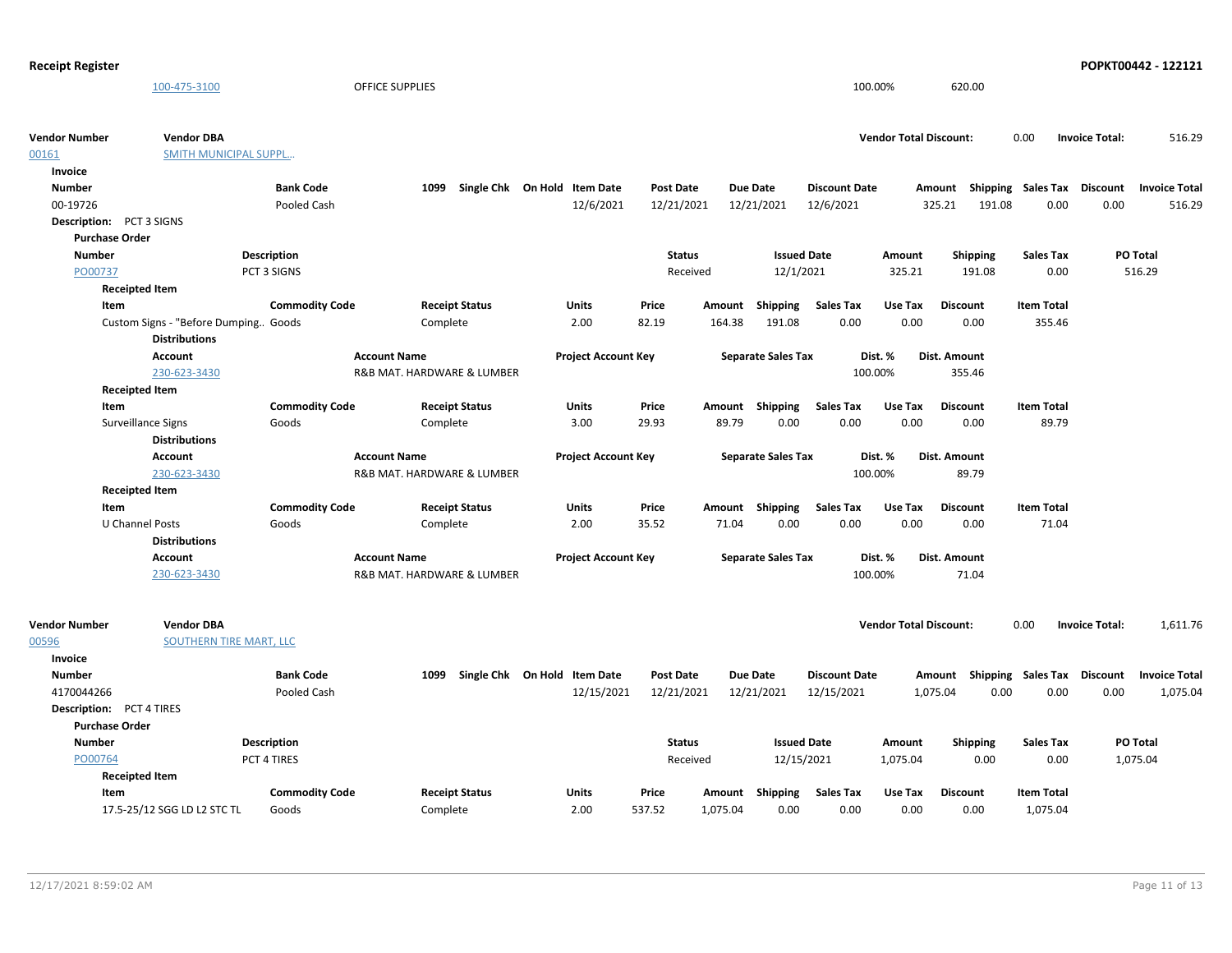|                                          | <b>Distributions</b><br><b>Account</b><br>240-624-4590 |                                 | <b>Account Name</b><br><b>R&amp;M MACH. TIRES &amp; TUBES</b> |                              | <b>Project Account Key</b> |                                |                         | <b>Separate Sales Tax</b> |                                    | Dist. %<br>100.00%            | Dist. Amount<br>1,075.04 |                    |                  |                         |                                                            |
|------------------------------------------|--------------------------------------------------------|---------------------------------|---------------------------------------------------------------|------------------------------|----------------------------|--------------------------------|-------------------------|---------------------------|------------------------------------|-------------------------------|--------------------------|--------------------|------------------|-------------------------|------------------------------------------------------------|
| Invoice<br><b>Number</b><br>4170044564   |                                                        | <b>Bank Code</b><br>Pooled Cash | 1099                                                          | Single Chk On Hold Item Date | 12/14/2021                 | <b>Post Date</b><br>12/21/2021 |                         | Due Date<br>12/21/2021    | <b>Discount Date</b><br>12/14/2021 |                               | 536.72                   | 0.00               | 0.00             | 0.00                    | Amount Shipping Sales Tax Discount Invoice Total<br>536.72 |
| <b>Description:</b> PCT 2 Tires          |                                                        |                                 |                                                               |                              |                            |                                |                         |                           |                                    |                               |                          |                    |                  |                         |                                                            |
| <b>Purchase Order</b>                    |                                                        |                                 |                                                               |                              |                            |                                |                         |                           |                                    |                               |                          |                    |                  |                         |                                                            |
| <b>Number</b>                            |                                                        | Description                     |                                                               |                              |                            | <b>Status</b>                  |                         |                           | <b>Issued Date</b>                 | Amount                        | Shipping                 |                    | <b>Sales Tax</b> |                         | PO Total                                                   |
| PO00763                                  |                                                        | PCT 2 Tires                     |                                                               |                              |                            | Received                       |                         | 12/15/2021                |                                    | 536.72                        |                          | 0.00               | 0.00             |                         | 536.72                                                     |
| <b>Receipted Item</b>                    |                                                        |                                 |                                                               |                              |                            |                                |                         |                           |                                    |                               |                          |                    |                  |                         |                                                            |
| Item                                     |                                                        | <b>Commodity Code</b>           |                                                               | <b>Receipt Status</b>        | Units                      | Price                          |                         | Amount Shipping           | <b>Sales Tax</b>                   | Use Tax                       | <b>Discount</b>          | <b>Item Total</b>  |                  |                         |                                                            |
|                                          | LT245/75R17/10 TRANSFORCE                              | Goods                           | Complete                                                      |                              | 4.00                       | 134.18                         | 536.72                  | 0.00                      | 0.00                               | 0.00                          | 0.00                     |                    | 536.72           |                         |                                                            |
|                                          | <b>Distributions</b>                                   |                                 |                                                               |                              |                            |                                |                         |                           |                                    |                               |                          |                    |                  |                         |                                                            |
|                                          | Account                                                |                                 | <b>Account Name</b>                                           |                              | <b>Project Account Key</b> |                                |                         | <b>Separate Sales Tax</b> |                                    | Dist. %                       | Dist. Amount             |                    |                  |                         |                                                            |
|                                          | 220-622-4590                                           |                                 | R&M MACH. TIRES & TUBES                                       |                              |                            |                                |                         |                           |                                    | 100.00%                       | 536.72                   |                    |                  |                         |                                                            |
| <b>Vendor Number</b><br>00098<br>Invoice | <b>Vendor DBA</b><br><b>TDCAA NOW TRUST FUND</b>       |                                 |                                                               |                              |                            |                                |                         |                           |                                    | <b>Vendor Total Discount:</b> |                          | 0.00               |                  | <b>Invoice Total:</b>   | 267.00                                                     |
| <b>Number</b>                            |                                                        | <b>Bank Code</b>                | 1099                                                          | Single Chk On Hold Item Date |                            | <b>Post Date</b>               |                         | <b>Due Date</b>           | <b>Discount Date</b>               |                               | Amount                   | Shipping Sales Tax |                  | <b>Discount</b>         | <b>Invoice Total</b>                                       |
| 56235                                    |                                                        | Pooled Cash                     |                                                               |                              | 12/10/2021                 | 12/21/2021                     |                         | 12/21/2021                | 12/10/2021                         |                               | 250.00                   | 17.00              | 0.00             | 0.00                    | 267.00                                                     |
| <b>Description:</b> Grand Jury Books     |                                                        |                                 |                                                               |                              |                            |                                |                         |                           |                                    |                               |                          |                    |                  |                         |                                                            |
| <b>Purchase Order</b>                    |                                                        |                                 |                                                               |                              |                            |                                |                         |                           |                                    |                               |                          |                    |                  |                         |                                                            |
| <b>Number</b>                            |                                                        | <b>Description</b>              |                                                               |                              |                            | <b>Status</b>                  |                         | <b>Issued Date</b>        |                                    | Amount                        | Shipping                 |                    | <b>Sales Tax</b> |                         | PO Total                                                   |
| PO00756                                  |                                                        | <b>Grand Jury Books</b>         |                                                               |                              |                            | Received                       |                         | 12/9/2021                 |                                    | 250.00                        |                          | 17.00              | 0.00             |                         | 267.00                                                     |
| <b>Receipted Item</b>                    |                                                        |                                 |                                                               |                              |                            |                                |                         |                           |                                    |                               |                          |                    |                  |                         |                                                            |
| Item                                     |                                                        | <b>Commodity Code</b>           |                                                               | <b>Receipt Status</b>        | Units                      | Price                          | Amount                  | Shipping                  | <b>Sales Tax</b>                   | Use Tax                       | <b>Discount</b>          | <b>Item Total</b>  |                  |                         |                                                            |
|                                          | Grand Jury Handbook 2021-2023<br><b>Distributions</b>  | Goods                           | Complete                                                      |                              | 50.00                      | 5.00                           | 250.00                  | 17.00                     | 0.00                               | 0.00                          | 0.00                     |                    | 267.00           |                         |                                                            |
|                                          | <b>Account</b>                                         |                                 | <b>Account Name</b>                                           |                              | <b>Project Account Key</b> |                                |                         | <b>Separate Sales Tax</b> |                                    | Dist. %                       | Dist. Amount             |                    |                  |                         |                                                            |
|                                          | 100-475-3130                                           |                                 | <b>GRAND JURY EXPENSE</b>                                     |                              |                            |                                |                         |                           |                                    | 100.00%                       | 267.00                   |                    |                  |                         |                                                            |
| <b>Packet Totals</b>                     |                                                        |                                 |                                                               |                              |                            |                                |                         |                           |                                    |                               |                          |                    |                  |                         |                                                            |
| Vendors: 11                              | Invoices: 25                                           | <b>Purchase Orders: 28</b>      |                                                               |                              | Amount: 60,103.41          |                                | <b>Shipping: 248.09</b> |                           | Tax: 0.00                          |                               | Discount: 0.00           |                    |                  | Total Amount: 60,351.50 |                                                            |